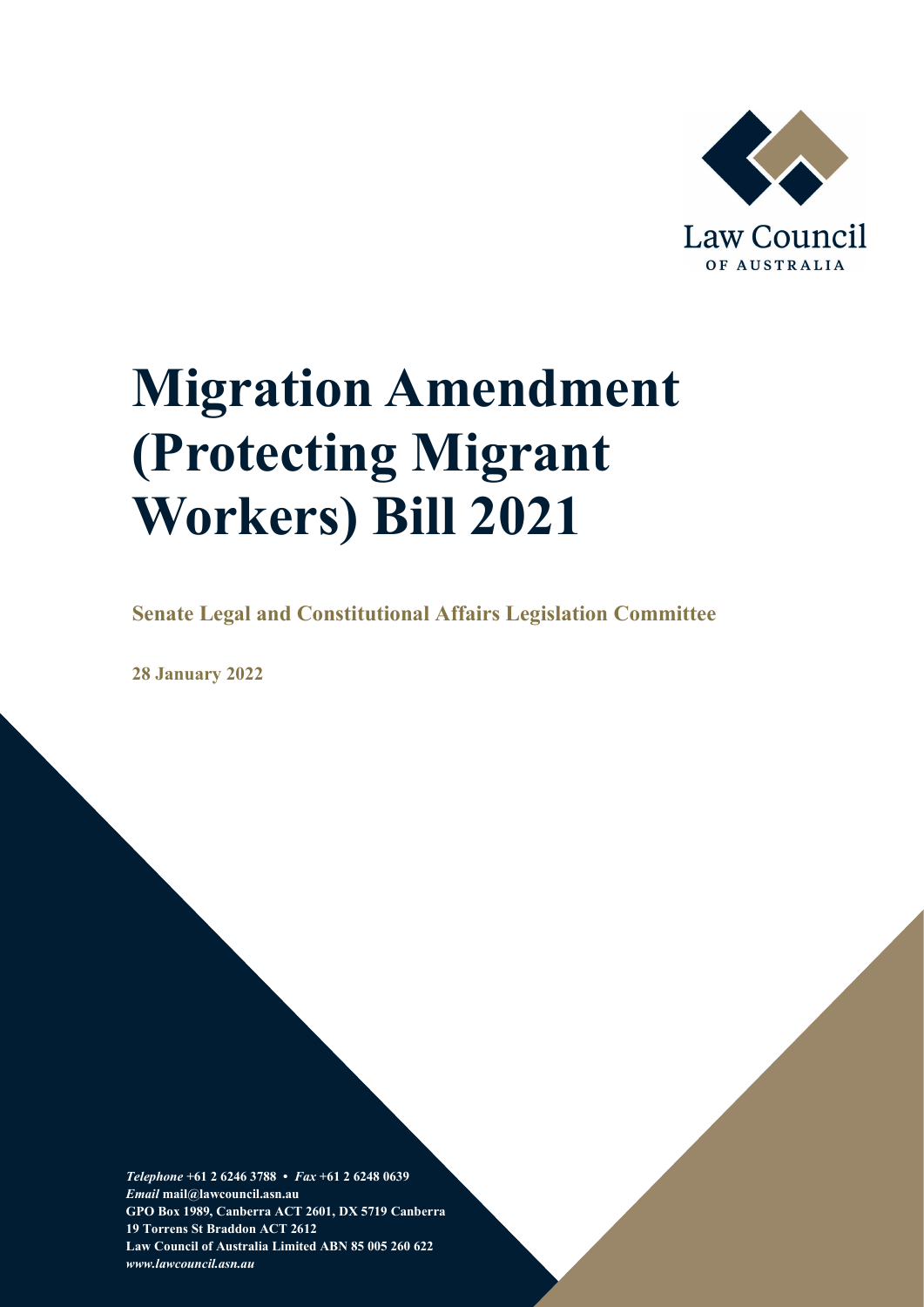# **Table of Contents**

| Prohibition on work arrangements which breach visa conditions 8               |  |
|-------------------------------------------------------------------------------|--|
| Prohibition on work arrangements which must be accepted to avoid an adverse   |  |
|                                                                               |  |
|                                                                               |  |
|                                                                               |  |
| Persons to whom the new work-related offences and penalty provisions apply 12 |  |
|                                                                               |  |
|                                                                               |  |
|                                                                               |  |
|                                                                               |  |
|                                                                               |  |
|                                                                               |  |
|                                                                               |  |
|                                                                               |  |
|                                                                               |  |
|                                                                               |  |
|                                                                               |  |
|                                                                               |  |
|                                                                               |  |
|                                                                               |  |
|                                                                               |  |
|                                                                               |  |
|                                                                               |  |
|                                                                               |  |
|                                                                               |  |
|                                                                               |  |
|                                                                               |  |
|                                                                               |  |
|                                                                               |  |
|                                                                               |  |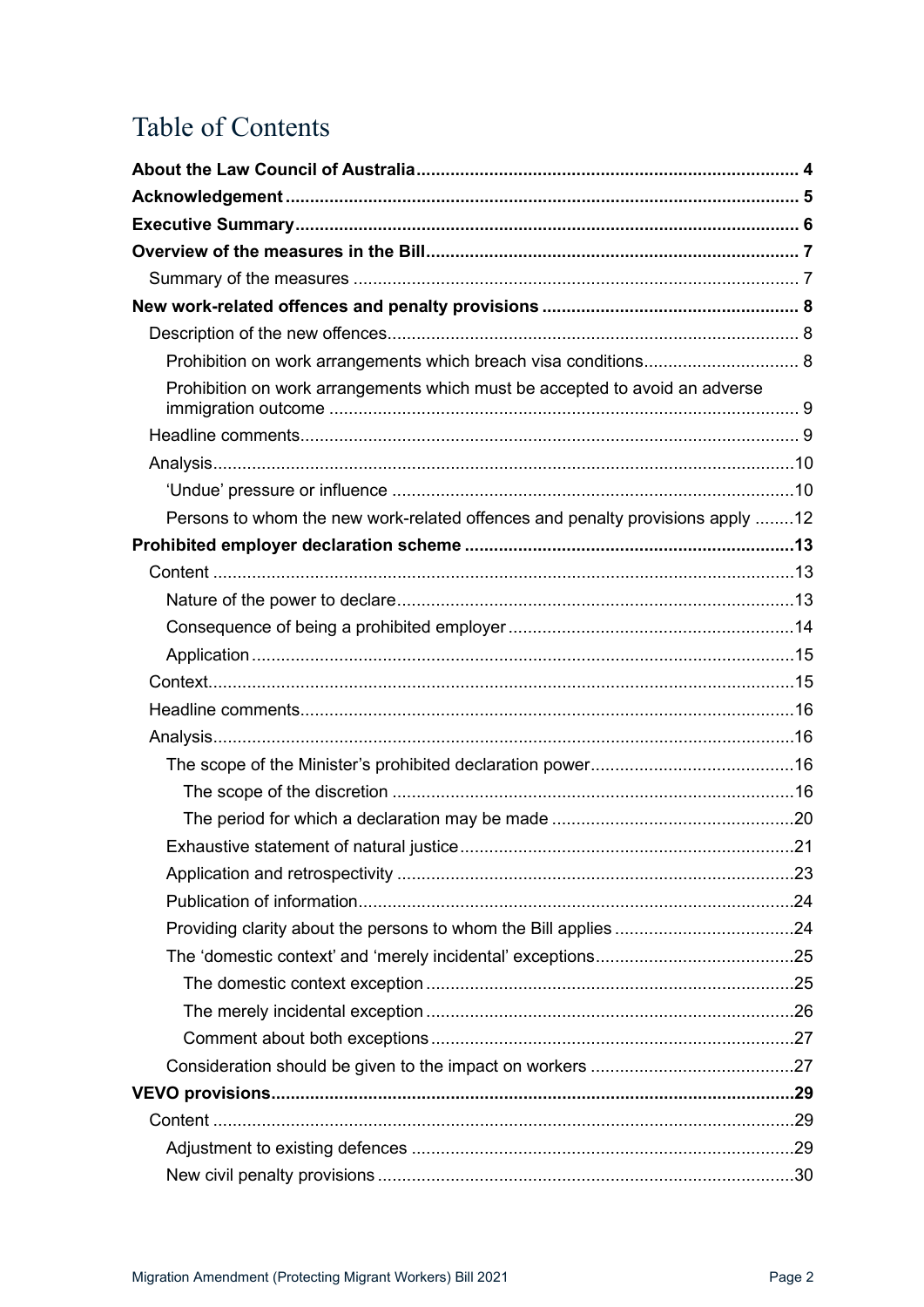| Introduction of enforceable undertakings and compliance notices32 |  |
|-------------------------------------------------------------------|--|
|                                                                   |  |
|                                                                   |  |
|                                                                   |  |
|                                                                   |  |
|                                                                   |  |
|                                                                   |  |
|                                                                   |  |
|                                                                   |  |
|                                                                   |  |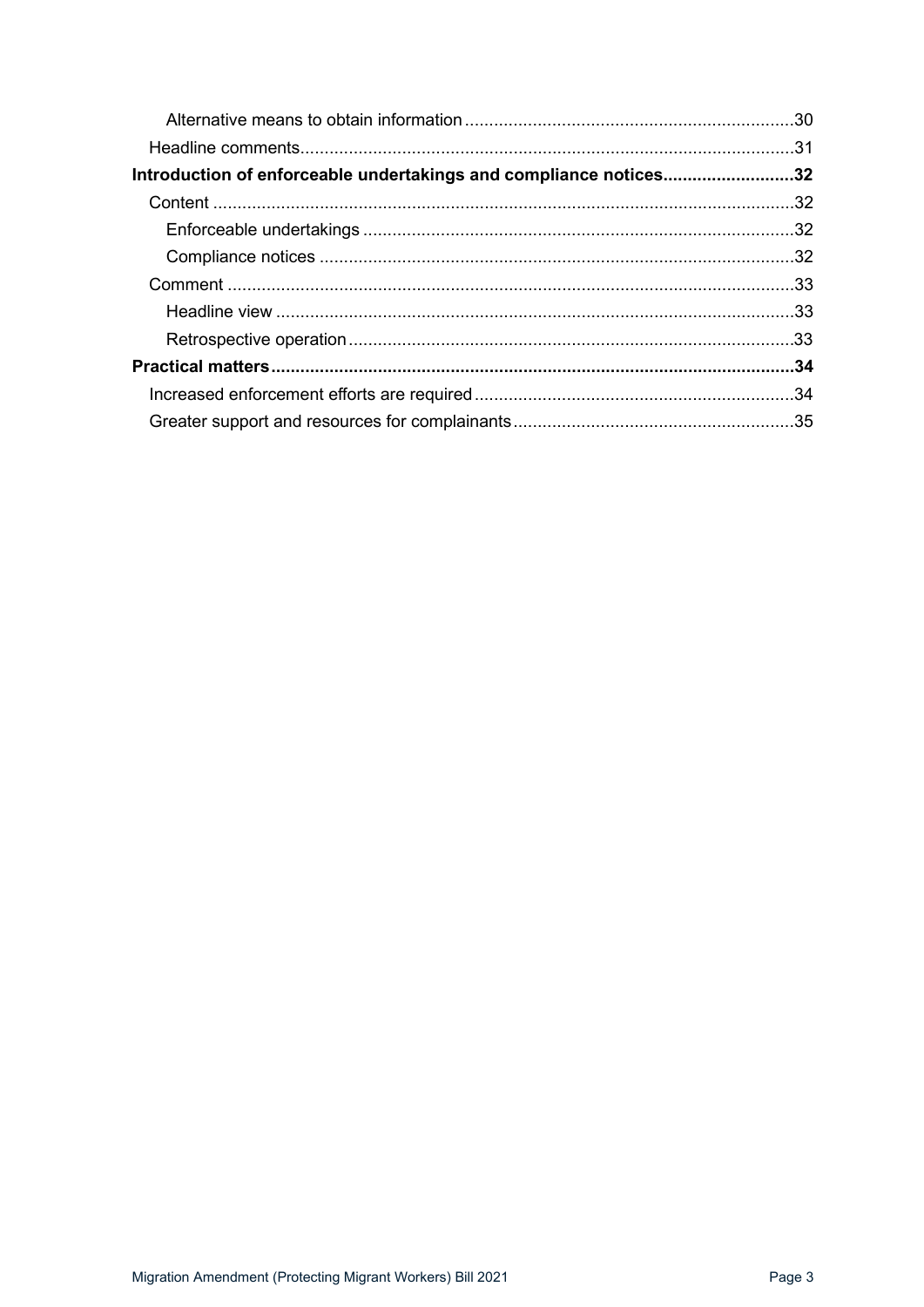# <span id="page-3-0"></span>About the Law Council of Australia

The Law Council of Australia exists to represent the legal profession at the national level, to speak on behalf of its Constituent Bodies on national issues, and to promote the administration of justice, access to justice and general improvement of the law.

The Law Council advises governments, courts and federal agencies on ways in which the law and the justice system can be improved for the benefit of the community. The Law Council also represents the Australian legal profession overseas, and maintains close relationships with legal professional bodies throughout the world. The Law Council was established in 1933, and represents 16 Australian State and Territory law societies and bar associations and Law Firms Australia, which are known collectively as the Council's Constituent Bodies. The Law Council's Constituent Bodies are:

- Australian Capital Territory Bar Association
- Australian Capital Territory Law Society
- Bar Association of Queensland Inc
- Law Institute of Victoria
- Law Society of New South Wales
- Law Society of South Australia
- Law Society of Tasmania
- Law Society Northern Territory
- Law Society of Western Australia
- New South Wales Bar Association
- Northern Territory Bar Association
- Queensland Law Society
- South Australian Bar Association
- Tasmanian Bar
- Law Firms Australia
- The Victorian Bar Inc.
- Western Australian Bar Association

Through this representation, the Law Council effectively acts on behalf of more than 90,000<sup>[1](#page-3-1)</sup> lawyers across Australia.

The Law Council is governed by a board of 23 Directors – one from each of the constituent bodies and six elected Executive members. The Directors meet quarterly to set objectives, policy and priorities for the Law Council. Between the meetings of Directors, policies and governance responsibility for the Law Council is exercised by the elected Executive members, led by the President who normally serves a 12 month term. The Council's six Executive members are nominated and elected by the board of Directors.

Members of the 2022 Executive as at 1 January 2022 are:

- Mr Tass Liveris, President
- Mr Luke Murphy, President-elect
- Mr Greg McIntyre SC, Treasurer
- Ms Juliana Warner, Executive Member
- Ms Elizabeth Carroll, Executive Member
- Ms Elizabeth Shearer, Executive Member

The Chief Executive Officer of the Law Council is Mr Michael Tidball. The Secretariat serves the Law Council nationally and is based in Canberra.

<span id="page-3-1"></span><sup>1</sup> Law Council of Australia, *The Lawyer Project Report*, (pg. 9,10, September 2021).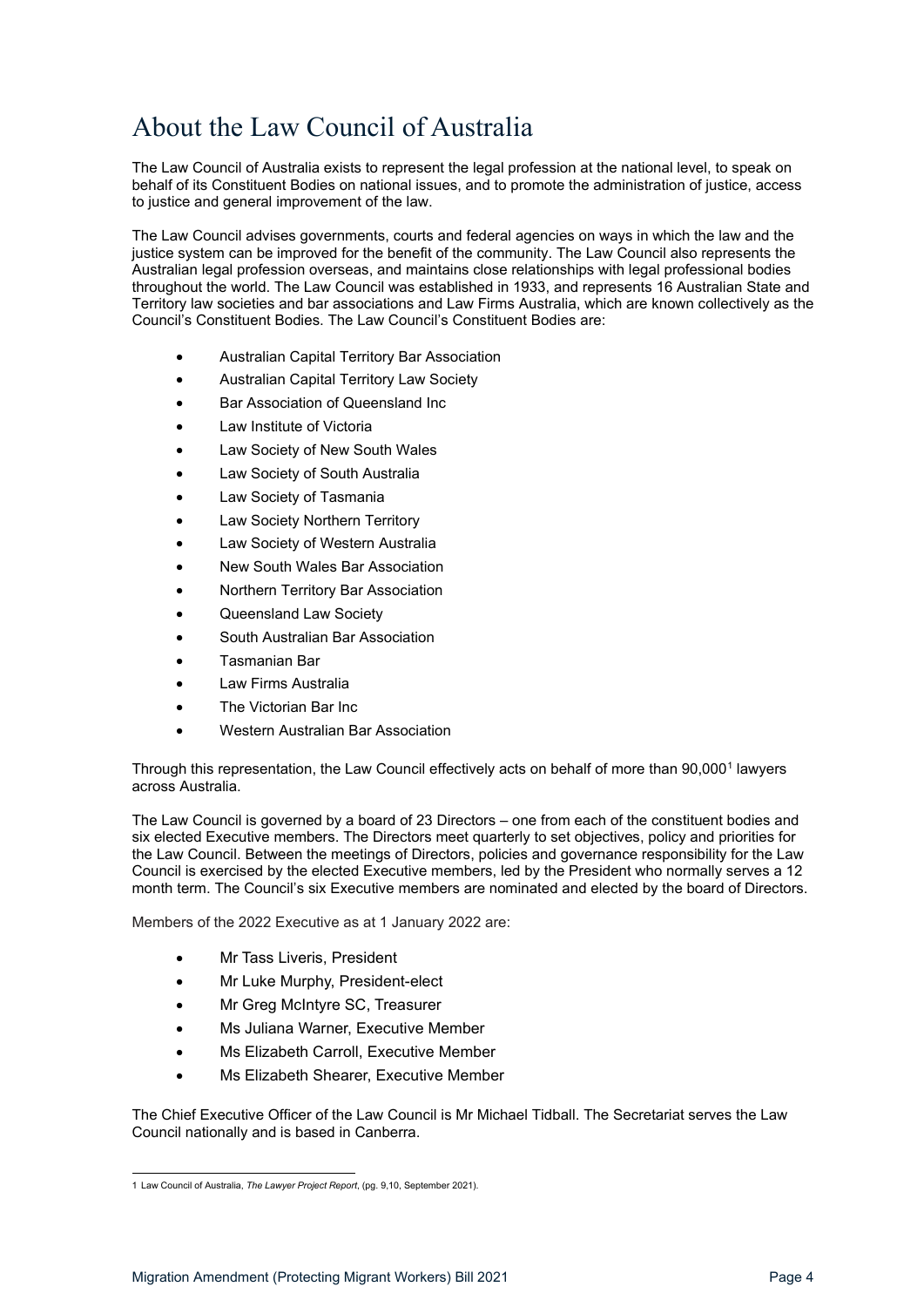# <span id="page-4-0"></span>Acknowledgement

The Law Council of Australia is grateful for the assistance of the Law Society of New South Wales, the Queensland Law Society and the Federal Litigation and Dispute Resolution's Migration Law Committee in the preparation of this submission.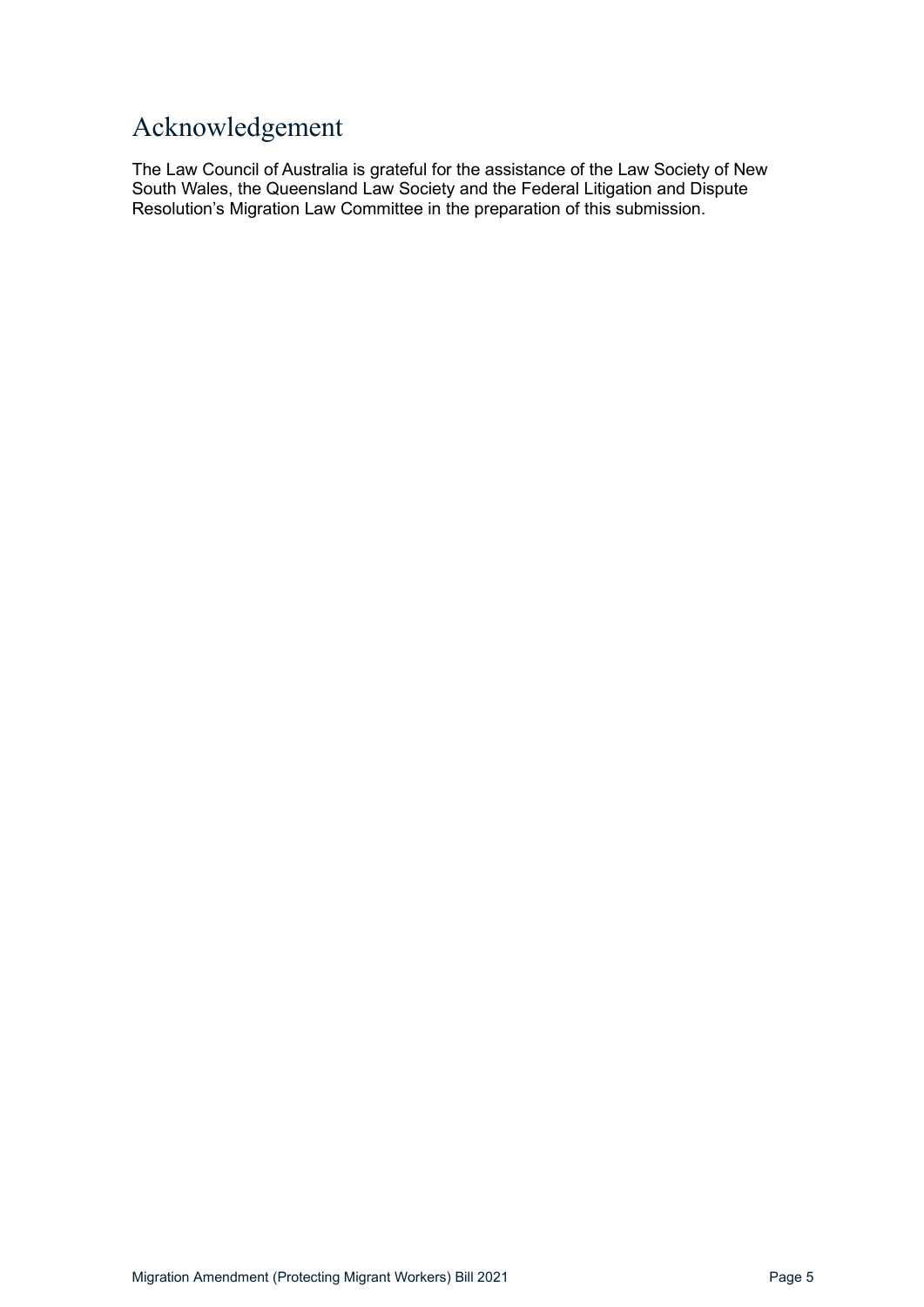# <span id="page-5-0"></span>Executive Summary

- 1. The Law Council of Australia (**Law Council**) thanks the Senate Legal and Constitutional Affairs Legislation Committee for the opportunity to provide a submission for the purposes of its inquiry into the Migration Amendment (Protecting Migrant Workers) Bill 2021 (**Bill**).
- 2. The Law Council welcomes and supports legislative reform to strengthen existing protocols to address worker exploitation involving migrant workers in Australia.
- 3. Migrant workers are vulnerable to exploitative workplace practices, and often possess little to no means of redress due to legal, social and economic impediments, as identified in the Report of the Migrant Workers' Taskforce (March 2019) (**Taskforce Report**).[2](#page-5-1)
- 4. The Law Council considers the proposals in the Bill are good faith attempts to give effect to several recommendations in the Taskforce Report directed at strengthening the regulation of employers of migrant workers, including through broadening criminal sanctions.
- 5. This submission identifies the aspects of the Bill which the Law Council supports and those which it considers could be improved. The submission builds upon a submission made to the Department of Home Affairs (**Department**) regarding an Exposure Draft of the Bill.<sup>[3](#page-5-2)</sup> The Law Council notes that the Department replied in writing to the Law Council's submission regarding its proposals and is pleased that amendments have been made to the Bill which reflect a number of the Law Council's recommendations.
- 6. In summary, the Law Council:

*Regarding the new work-related offences, civil penalty provisions and compliance tools*

- supports the new introduction of work-related offences and civil penalty provisions and additional compliance tools for breaches;
- considers that the new offences will have a more effective impact if enforcement efforts are also increased;
- suggests consideration be given to a number of proposed drafting improvements;

#### *Regarding the engagement with migrant workers*

- suggests the Department consider measures to encourage migrant workers to make complaints and support them in that process, and provide an update on the review of the Assurance Protocol with the Fair Work Ombudsman (**FWO**);
- suggests the Australian Government consider the introduction of a new migrant worker exploitation visa which would enable a person who has made a credible report of having experienced workplace exploitation to hold a short-term visa while working for a different employer;

#### *Regarding the prohibited employer declaration scheme*

<span id="page-5-1"></span><sup>2</sup> Professor Allan Fels AO and Professor David Cousins AM, Report of the Migrant Workers' Taskforce (March 2019), [<https://www.ag.gov.au/industrial-relations/publications/report-migrant-workers-taskforce>](https://www.ag.gov.au/industrial-relations/publications/report-migrant-workers-taskforce).

<span id="page-5-2"></span><sup>3</sup> Law Council of Australia, 'Exposure Draft Migration Amendment (Protecting Migrant Workers) Bill 2021', [<link>](https://www.lawcouncil.asn.au/publicassets/a3e0f18e-1206-ec11-9440-005056be13b5/4076%20-%20Exposure%20Draft%20Migration%20Amendment%20%20Protecting%20Migrant%20Workers%20%20Bill%202021.pdf), 24 August 2021.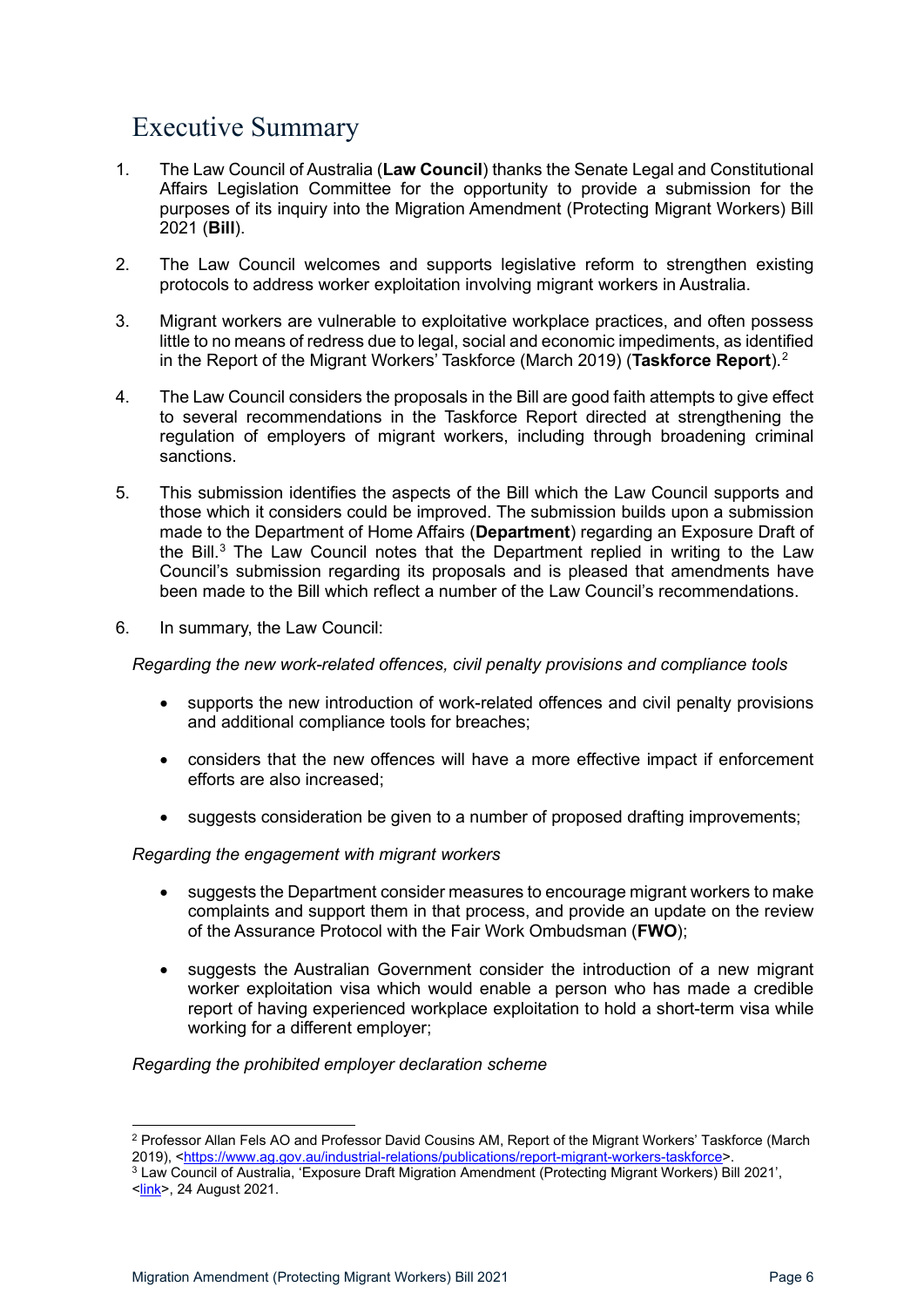- generally supports the introduction of the prohibited employer declaration scheme;
- suggests consideration be given to a number of proposed improvements to this scheme, including, most substantively:
	- $\circ$  the discretion to make a prohibited employer declaration be subject to criteria imposed by the Bill, rather than an option for these criteria to be prescribed in regulations;
	- $\circ$  there be a limit or statutory guidance regarding the period for which a prohibited employer declaration may be made;
	- $\circ$  the prohibited employer declaration be subject to common law procedural fairness principles, rather than a code of procedure which manifests an exhaustive statement of the natural justice hearing rule;
	- o consideration be given to amending the Bill to apply the prohibited employer declaration scheme only in relation to conduct which post-dates the commencement of the provisions making up the scheme.

#### *Regarding the mandatory use of a computer system to check visa status*

- generally supports the establishment of civil penalty provisions to require a person to use the Visa Entitlement Verification Online system (**VEVO**) system to determine a person's visa status before starting to allow a person to work or referring them to work; and
- suggests, however, that the Department ensure regulations are made which permit a person to access the information required for these provisions from sources other than VEVO, when the information cannot be sourced from VEVO.

# <span id="page-6-0"></span>Overview of the measures in the Bill

### <span id="page-6-1"></span>**Summary of the measures**

- 7. The Bill will amend the *Migration Act 1958* (Cth) (**Migration Act**) to create new criminal offences and civil penalties for prohibited conduct of employers of migrant workers, and introduce additional regulatory functions relating to the enforcement of work-related offences and provisions in the Migration Act.
- 8. Specifically, in summary, the Bill will:
	- create offences and civil penalties for prohibited conduct in which a person *coerces, or exerts undue influence or undue pressure on* a non-citizen to accept or agree to a work arrangement, either which will breach visa conditions or in order to avoid an adverse immigration outcome (**new work-related offences and penalty provisions**) (Part 1 of Schedule 1);
	- increase the penalties which apply to **existing work-related offences and civil penalties** which apply in situations where a person *allows* or *refers* an unlawful non-citizen to, or for, work or a person to work in breach of their visa conditions (Part 4 of Schedule 1);
	- create a new power for the Minister to declare a person who has contravened a work-related requirement involving migrants to be a 'prohibited employer' and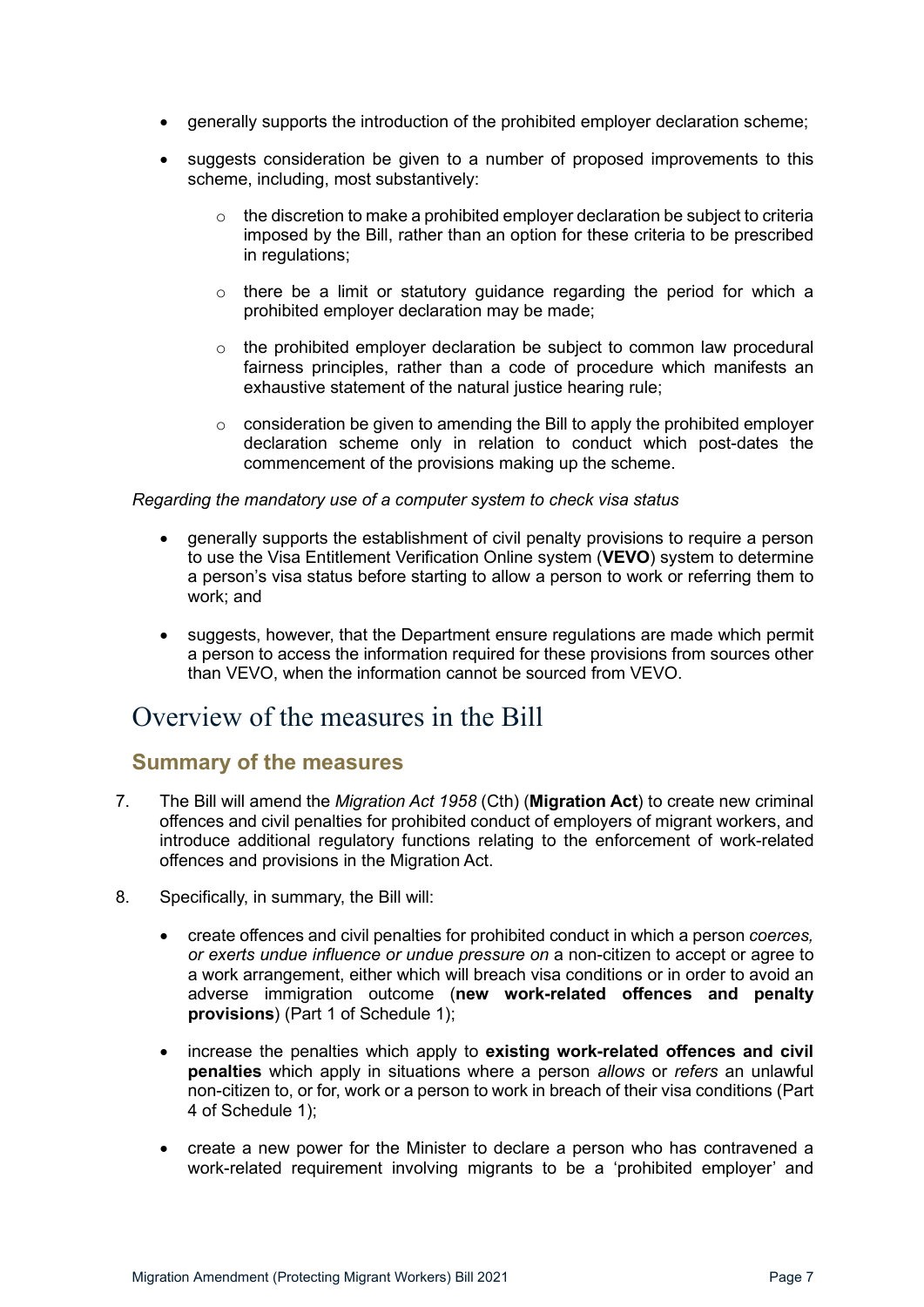provide for civil penalties if a 'prohibited employer' employs additional non-citizens during the period of a declaration (**prohibition declaration scheme**) (Part 2 of Schedule 1);

- provide for civil penalties for prohibited conduct in which a person allows or refers a non-citizen for work without determining whether the non-citizen has the required permission to work by using information from a prescribed computer system (Part 3 of Schedule 1); and
- introduce certain regulatory functions relating to the enforcement of work-related offences and provisions in the Migration Act, including enforceable undertakings (Part 5 of Schedule 1) and compliance notices (Part 6 of Schedule 1), and empower the Minister to delegate those powers and functions to an authorised officer the Minister is satisfied has the appropriate qualifications, training or experience to exercise the power or perform the function (Part 7 of Schedule 1).
- 9. Further discussion of a number of these measures, including suggestions to further improve and develop aspects of the measures, is set out below.

# <span id="page-7-0"></span>New work-related offences and penalty provisions

# <span id="page-7-1"></span>**Description of the new offences**

<span id="page-7-2"></span>**Prohibition on work arrangements which breach visa conditions**

- 10. Clause 245AAA prohibits a person (**prospective employer**) coercing or exerting undue pressure or influence on a non-citizen to accept or agree to a work arrangement in Australia which either results in the breach of 'work-related condition'[4](#page-7-3) or there are reasonable grounds to believe that, if the non-citizen were to accept or agree to the arrangement, the non-citizen would breach a 'work-related condition'.[5](#page-7-4)
- 11. To commit an *offence* under clause 245AAA, the prospective employer must:
	- intend to coerce or exert undue pressure or influence on a visa holder to accept or agree to a work arrangement; $6$  and
	- either know that the non-citizen would breach a work-related condition as a result of that arrangement or be reckless to that outcome.<sup>[7](#page-7-6)</sup>
- 12. To be liable for a *civil penalty* under clause 245AA, all that matters is that the contravention has occurred – the state of mind of the prospective employer is irrelevant. $^8$  $^8$
- 13. That is, if the prospective employer coerces a non-citizen to accept a work arrangement and as a result of that arrangement, the non-citizen breaches a work-related condition:
	- it will be a civil penalty regardless of whether the prospective employer countenanced the possibility of the breach; and

<span id="page-7-3"></span><sup>4</sup> A work-related condition is a condition prohibiting or restricting work by a visa holder in Australia – see subsection 5(1) of the Migration Act.

 $5$  Subclause  $245$ AAA(1).

<span id="page-7-5"></span><span id="page-7-4"></span> $6$  As no fault element is specified for paragraph 245AAA(1)(a), the default fault element, 'intention', applies – see subclause 5.6(1) of Schedule 1 to the *Criminal Code Act 1995* (Cth) (**the Criminal Code**).<br><sup>7</sup> Subclause 245AAA(3).

<span id="page-7-7"></span><span id="page-7-6"></span><sup>8</sup> Section 486ZF of the Migration Act.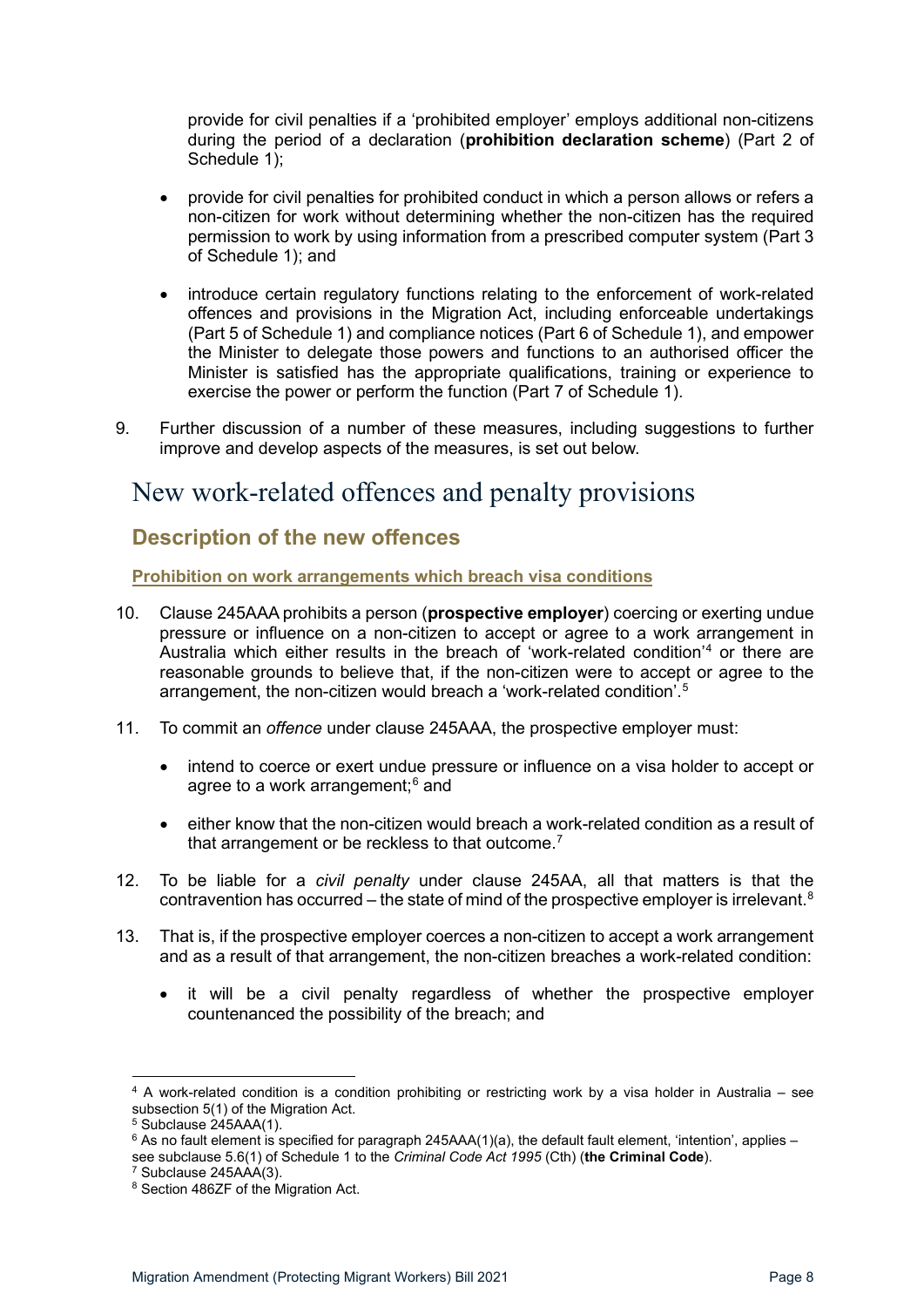- it will only be an offence if the prospective employer knew the breach would result or was reckless to that possibility.
- 14. The practical effect of clause 245AAA is to place an onus on employers to ensure work arrangements are compliant with work-related visa conditions.

<span id="page-8-0"></span>**Prohibition on work arrangements which must be accepted to avoid an adverse immigration outcome**

- 15. Clause 245AAB prohibits a prospective employer coercing or exerting undue pressure or influence on a visa holder to accept or agree to a work arrangement in Australia which the visa holder believes, or there are reasonable grounds to believe, the visa holder must accept or agree to the arrangement to:
	- satisfy a 'work-related visa requirement'; or
	- to avoid 'an adverse effect on the non-citizen's immigration status under Division 1 [of Part 2 of the Migration Act]'.
- 16. A work-related visa requirement is a requirement under migration law to provide, in connection with a visa or visa application, information or evidence about work the noncitizen has undertaken in Australia. [9](#page-8-2)
- 17. The reference to 'a non-citizen's immigration status under Division 1' is to Division 1 of Part 2 of the Migration Act, which provides that a non-citizen in the migration zone is either a lawful non-citizen (because they hold a visa which is in effect)<sup>[10](#page-8-3)</sup> or is an unlawful non-citizen (because they do not hold a visa which is in effect).<sup>11</sup>
- 18. Again, while mere contravention of clause 245AAB gives rise to liability for a civil penalty provision, to commit an offence under section 245AAB, the person must:
	- *intend* to coerce or exert undue pressure or influence on a visa holder to accept or agree to a work arrangement; and
	- either *know* that the visa holder believes or there are reasonable grounds for the visa holder to believe, that they must accept or agree to the arrangement to satisfy a work-related visa requirement or avoid an adverse effect on their immigration status, or be reckless to that possibility.<sup>[12](#page-8-5)</sup>
- 19. The practical effect of clause 245AAB is to place an onus on employers to ensure that a non-citizen does need feel threatened to accept a work in order to remain a valid visa holder.

#### <span id="page-8-1"></span>**Headline comments**

20. The Law Council considers that the new work-related offences and penalty provisions are consistent with the Taskforce recommendations and if properly enforced, will assist to address the migrant worker exploitation identified in the Taskforce Report.

<span id="page-8-3"></span><span id="page-8-2"></span><sup>&</sup>lt;sup>9</sup> Proposed subsection 245AAB(5) of the Migration Act as to be inserted by item 4 of Sch 1 to the Bill. <sup>10</sup> Section 13 of the Migration Act.<br><sup>11</sup> Ibid, section 14.

<span id="page-8-4"></span>

<span id="page-8-5"></span><sup>12</sup> Subclause 245AAB(3).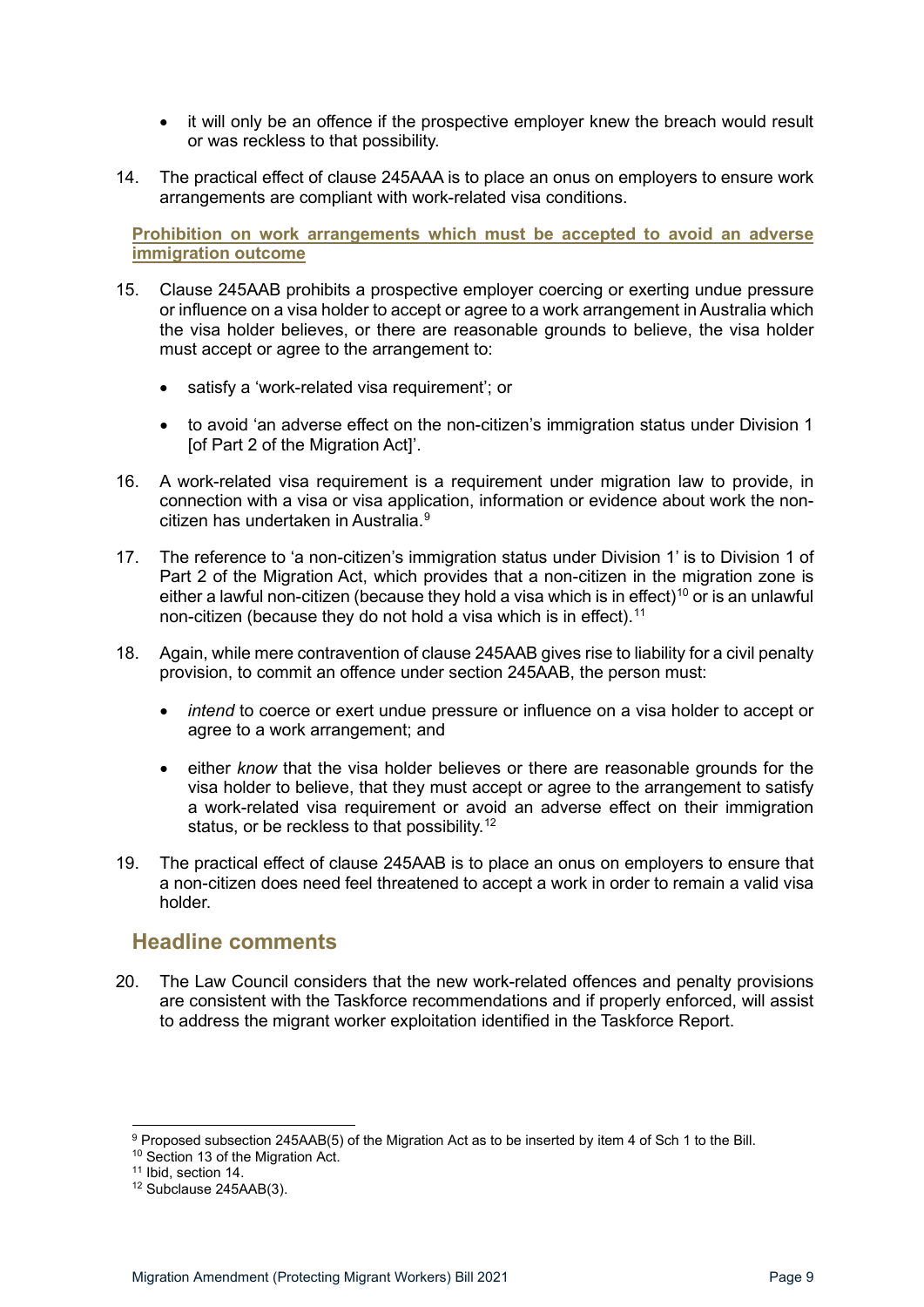- 21. According to the Explanatory Memorandum for the Bill, the new work-related offences and penalty provisions were introduced to address Recommendation 19 of the Taskforce Report. [13](#page-9-2)
- 22. Recommendation 19 states:

*It is recommended that the Government consider developing legislation so that a person who knowingly unduly influences, pressures or coerces a temporary migrant worker to breach a condition of their visa is guilty of an offence*.

- 23. This recommendation was made in the context of the Taskforce hearing of cases where employers have:
	- persuaded students to work longer hours than permitted (**scenario 1**); or
	- persuaded students to accept lower wages on the threat of reporting them for breaching the hours' restriction (**scenario 2**); or
	- rationed work and sought other benefits before signing off on completion of the three-month qualifying period applying to working holiday makers who wish to benefit from a second year on a Working Holiday Maker (subclass 417 and 462) visa (**scenario 3**). [14](#page-9-3)
- 24. Recommendation 19 is effectively dealt with by clause 245AAA specifically, the prohibition on an employer coercing a visa holder to agree to an arrangement that would breach a work-related requirement, such as working hours longer than permitted (scenario 1).
- 25. Clause 245AB applies to conduct which is not captured in Recommendation 19 itself, but would address the conduct issues identified in scenario 2 (a threat to report a breach of a visa requirement which would affect their immigration status) and scenario 3 (withholding signature on work until an arrangement is agreed). The Law Council supports this approach.

## <span id="page-9-0"></span>**Analysis**

#### <span id="page-9-1"></span>**'Undue' pressure or influence**

- 26. The first limb of all new work-related offences (setting aside the civil penalty provisions for now) is that a person (intentionally) coerces or exerts undue influence or undue pressure on a non-citizen to accept or agree to an arrangement in relation to work.
- 27. These terms are not defined, and the Explanatory Memorandum for the Bill confirms that the intention is that the meaning of these terms is to be left to general law.[15](#page-9-4) Relevantly, the Macquarie Dictionary defines 'undue' in the context of exerting undue influence as 'not proper, fitting, or right; unjustified'.[16](#page-9-5)
- 28. There may be a question about the necessity of including the term 'undue' in relation to the offence in subclause 245AAA(2). That offence is committed if the prospective employer exerts undue influence on a non-citizen to accept or agree to a work arrangement and the prospective employer knows that the proposed work arrangement

<span id="page-9-3"></span><span id="page-9-2"></span><sup>&</sup>lt;sup>13</sup> Explanatory Memorandum, Migration Amendment (Protecting Migrant Workers) Bill 2021, 3 and 94.... <sup>14</sup> Professor Allan Fels AO and Professor David Cousins AM, Report of the Migrant Workers' Taskforce (March 2019), abo

<span id="page-9-5"></span><span id="page-9-4"></span><sup>&</sup>lt;sup>15</sup> Explanatory Memorandum, [28].<br><sup>16</sup> Co*ncise Macquarie Dictionary*, (8<sup>th</sup> ed) 'undue'.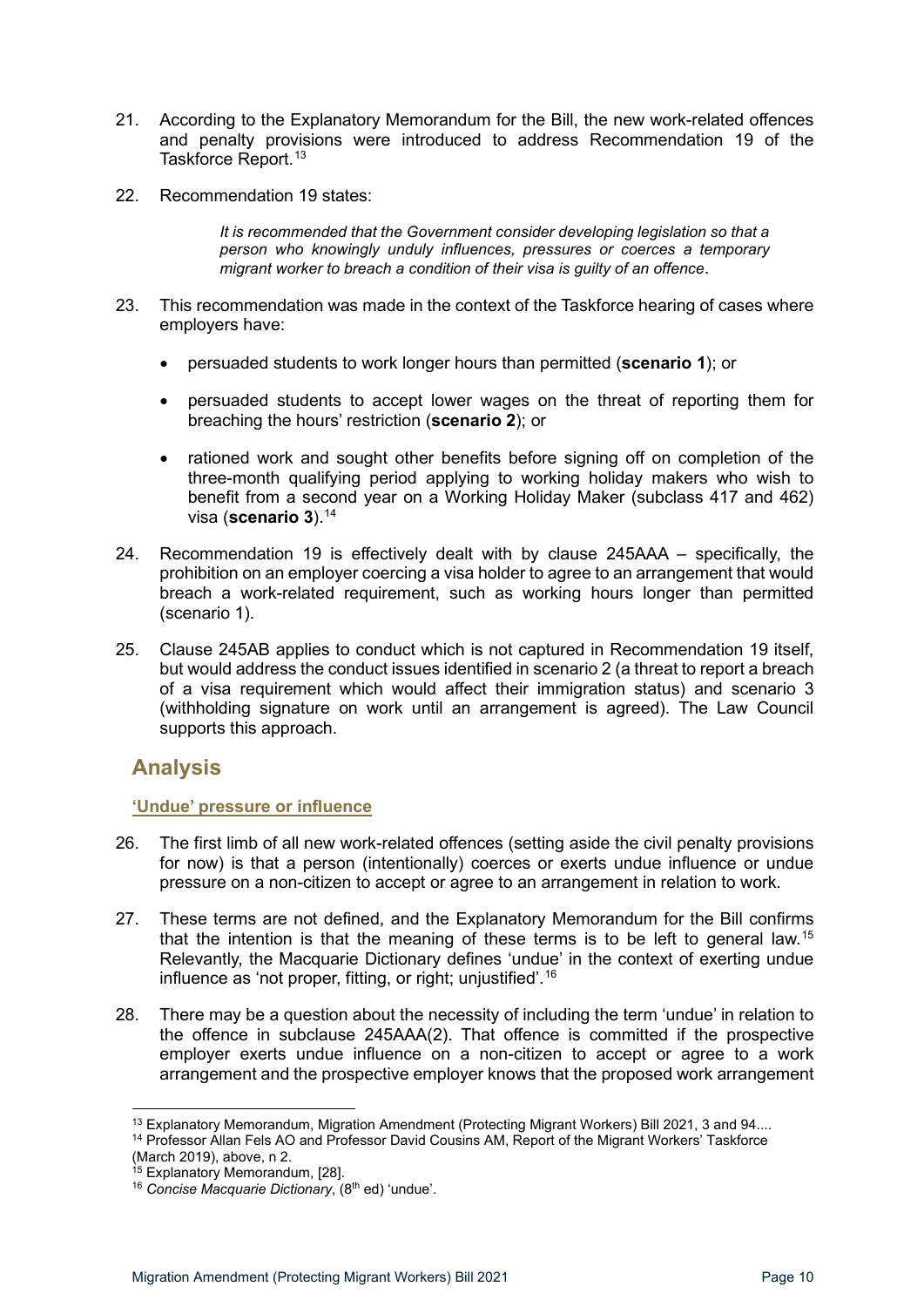will cause the visa holder to breach a work-related condition (eg, by working more hours than permitted), or is reckless to that possibility.

- 29. Arguably, if the prospective employer knows that the proposed work arrangement will cause the visa holder to breach a work-related condition (or is reckless to that possibility), *any* degree of influence or pressure exerted to accept or agree to that arrangement could fairly be characterised (as a matter of policy) as being undue, and meritorious of criminal sanction.
- 30. Given this, it is questionable as to whether there is any discernible benefit from separately and additionally requiring the prosecution to establish, to the criminal standard of proof, that the particular degree of 'influence' or 'pressure' exerted on the employee was 'undue' for the purpose of paragraph 245AAA(1)(a).
- 31. In fact, requiring proof of the physical element of 'undue' influence or pressure paragraph 245AAA(1)(a) may have the effect of allowing morally culpable conduct to go unpunished, because of the following circumstances:
	- the policy position noted above—namely, a view that culpability should, as a matter of policy, be established where a person knows of, or is reckless in relation to whether, the work arrangement will put an employee in breach of a work-related condition;
	- a potential argument that the concept of 'intentional undue influence/ pressure' for the purpose of paragraph 245AAA(1)(a) necessarily requires knowledge that the degree of influence or pressure is 'undue';
	- the presence of the word 'undue' might be taken to evince an intention that 'undue' influence or pressure must necessarily be constituted by something other than knowledge or recklessness in relation to the circumstances in which the intentional conduct occurs, otherwise there would be duplication in the elements of the offence as between paragraphs 245AAA(1)(a) and (c). That is, the result would be that influence or pressure cannot be proven to be 'undue' merely because the employer knows or is reckless that the proposed work arrangement they are actively trying to entice the employee to accept would breach the employee's work-related visa condition.
- 32. The Law Council notes that this issue may have arisen because subclauses 245AAA(1) and 245AAB(1) are dual civil and criminal penalty provisions by reason of subsections (2) and (4) of each provision. However, as noted, only the criminal offence provisions apply fault elements (see section 486ZF).
- 33. In reading clause 245AAA as a civil penalty provision, where it is immaterial whether the prospective employer had any knowledge of the risk of the arrangement breaching a work-related condition, the requirement that the prospective employer's pressure to accept the work arrangement as being 'undue' is material to whether the prospective employer's conduct is sufficiently untoward to merit sanction.
- 34. The issue raised in the preceding paragraphs could be addressed by separating clause 245AAA into separate civil and criminal penalty provisions.
- 35. Conversely, the term 'undue' arguably has more work to do in relation to the other new offence provision in subclause 245AAB(2).
- 36. In clause 245AAB, the work arrangement need not *itself* give rise to a breach of a visa condition. What matters for the offence is that the visa holder feels pressure to accept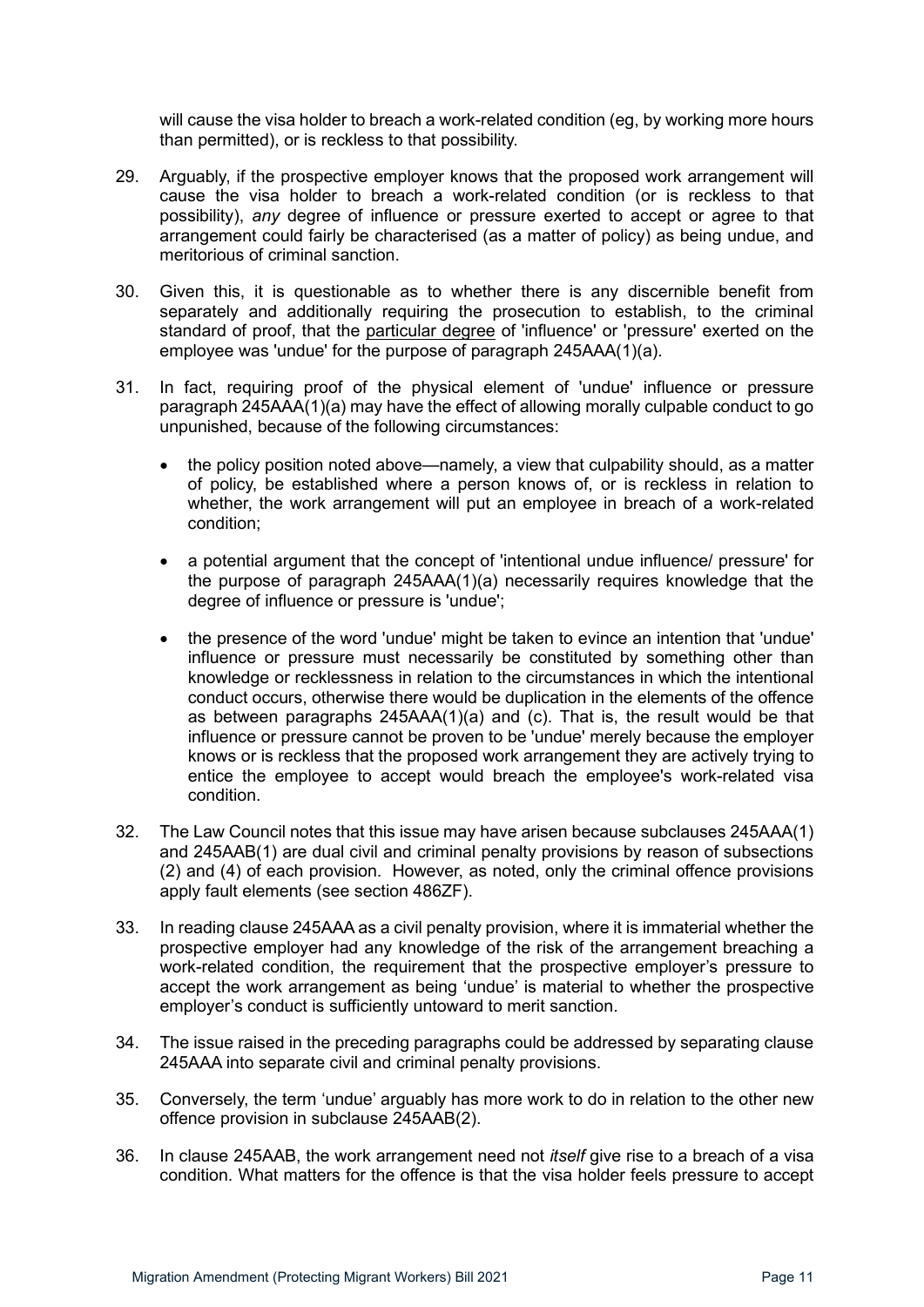or agree to the arrangement in order to *avoid* some other detriment – an adverse effect on their visa status or the non-satisfaction of a work requirement. In this way the *intention* to apply pressure on the visa holder and the *extent* of the pressure – factors which go to whether the pressure or influence is 'undue' – are arguably necessary aspects of the offence.

37. Indeed, there may be work arrangements which a visa holder believes they must accept in order to avoid an adverse effect on their immigration status or to satisfy a work-related visa requirement regarding which an employer is able to exert a proper or justified level of pressure or influence to accept. For example, work arrangements which themselves are necessary to maintain a person's immigration status or which themselves must be completed in order to satisfy a work-related visa requirement.

#### **Recommendation**

• **The Law Council recommends that consideration be given to whether the qualifier 'undue' is required or desirable in paragraph 245AAA(1)(a) as that paragraph applies in relation to the offence imposed by subsection 245AAA(2).** 

<span id="page-11-0"></span>**Persons to whom the new work-related offences and penalty provisions apply**

- 38. The new provisions, particularly as they operate as civil penalty provisions, could apply to persons other than employers.
- 39. This results from paragraph (b) of both subclause 245AAA(1) and subclause 245AAB(1), which provide that the work need not be carried out 'for' the person who exerted the coercion, influence or pressure – it could be carried out for that person *or* someone else.
- 40. The Explanatory Memorandum for the Bill suggests that these provisions are directed to 'employers, labour hire intermediaries and other persons in the employment chain'.<sup>[17](#page-11-1)</sup> The phrase 'someone else' picks up circumstances in which, for example, the coercion or pressure is placed by the labour hire intermediary to accept work for a different employer.
- 41. However, there is nothing in the drafting of the Bill to confine the person who exerts coercion to be involved in the employment chain in the way suggested by the Bill; these clauses could feasibly apply to a family member, friend or acquaintance.
- 42. As discussed, as these clauses apply as civil penalty provisions, there is no fault element. This may mean that, strictly speaking, if a family member places undue pressure on a person to accept or agree to arrangement in relation to work, and as a result of the arrangement the person breaches a work-related condition, the person may fall foul of clause 245AAA.
- 43. The operation of these provisions could be clarified by, for example, amending paragraphs 245AAA(1)(a) and 245AAB(1)(a) to:
	- make clear that a person exerting coercion or applying the pressure or influence has some role in the employment chain; or

<span id="page-11-1"></span><sup>17</sup> Explanatory Memorandum, 2.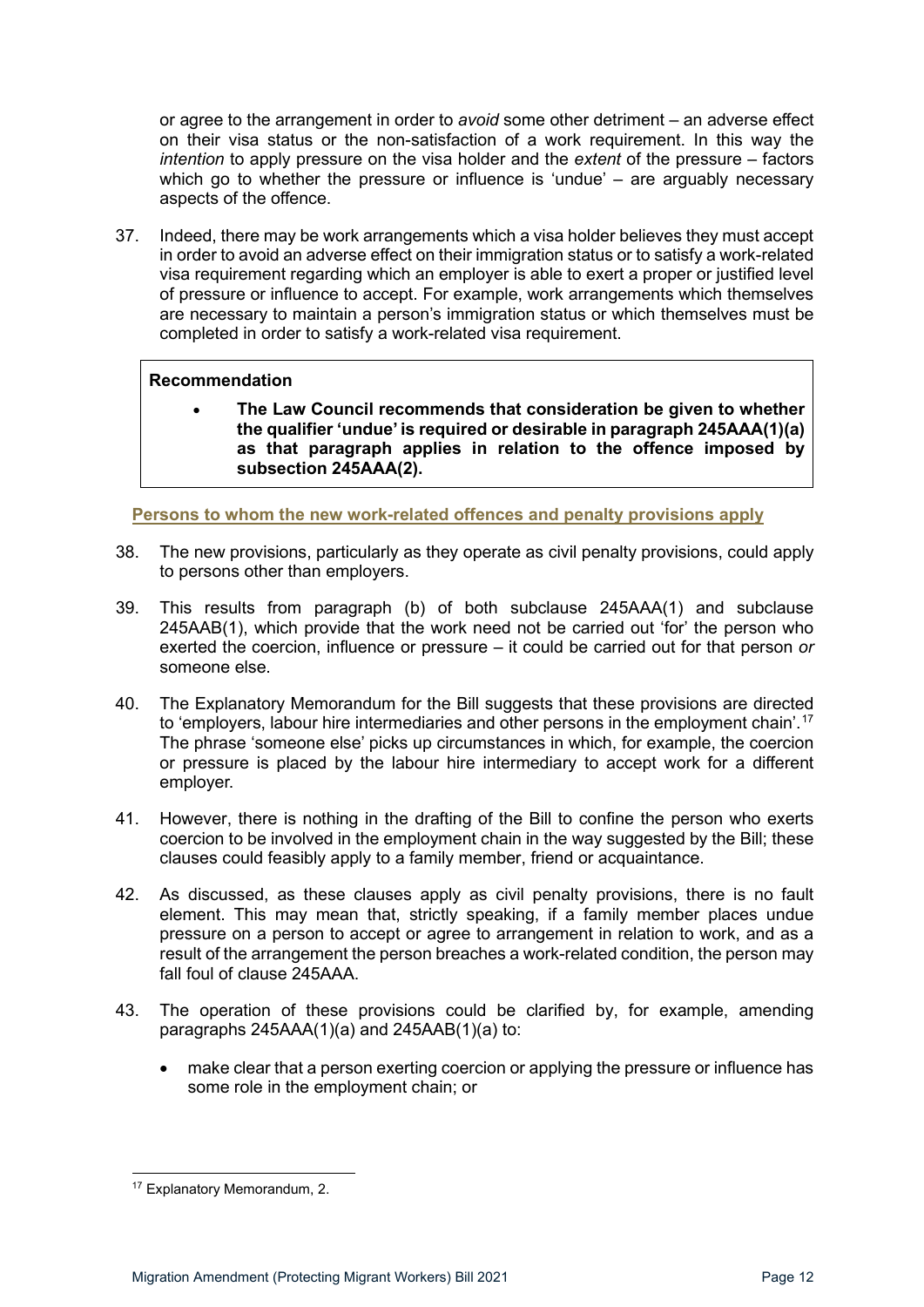- draw some nexus between the worker and the person applying the coercion or pressure – perhaps some reference to the second person 'offering' the work or in some way being responsible for the offering or arranging the work.
- 44. It is noted that this is less likely to be an issue for the operation of these provisions as offences, because the fault element for paragraph (c) for each provision is knowledge or recklessness. In relation to clause 245AAA, for example, that family member or friend would need to know or be recklessness to the fact that there are reasonable grounds to believe that, if the person were to accept or agree to the arrangement, the person would breach a work-related condition.

• **Consideration be given to whether amendments are required to ensure the new prohibitions in clauses 245AAA and 245AAB only apply to persons in the employment chain.** 

# <span id="page-12-0"></span>Prohibited employer declaration scheme

## <span id="page-12-1"></span>**Content**

45. Part 2 of the Bill will include provisions which will empower the Minister for Home Affairs to declare a person to be a prohibited employer (**prohibited employer declaration power**) for a period specified in the declaration.

#### <span id="page-12-2"></span>**Nature of the power to declare**

- 46. The Minister may declare a person who has become subject to a *migrant worker*  sanction to be a prohibited employer.<sup>[18](#page-12-3)</sup>
- 47. A person is subject to a migrant worker sanction if:<sup>[19](#page-12-4)</sup>
	- The person is an approved sponsor subject to a bar imposed by the Minister under paragraphs 140M(1)(c) or (d) of the Migration Act.
		- o Under those paragraphs, the Minister may (or must) bar a person from sponsoring a person under an existing approval or from applying for a new approval (respectively) for a specified period if reasonably satisfied that the approved sponsor has failed to satisfy a sponsorship obligation.
	- The person is convicted of a work-related offence or is subject to a civil penalty order for contravention of a work-related provision under the Migration Act.
	- The person is subject of an order *Fair Work Act 2009* (Cth) (**Fair Work Act**) for contravention of a specified civil remedy provision<sup>[20](#page-12-5)</sup> in relation to an employee who is a non-citizen.
- 48. The declaration must be made within five years of the person being first subject to the migrant worker sanction.<sup>[21](#page-12-6)</sup>

<span id="page-12-4"></span><span id="page-12-3"></span><sup>&</sup>lt;sup>18</sup> Subclause 245AYG(1).<br><sup>19</sup> Clause 245AYD.<br><sup>20</sup> See clause 245AYE.<br><sup>21</sup> Subclause 245AYE(2).

<span id="page-12-5"></span>

<span id="page-12-6"></span>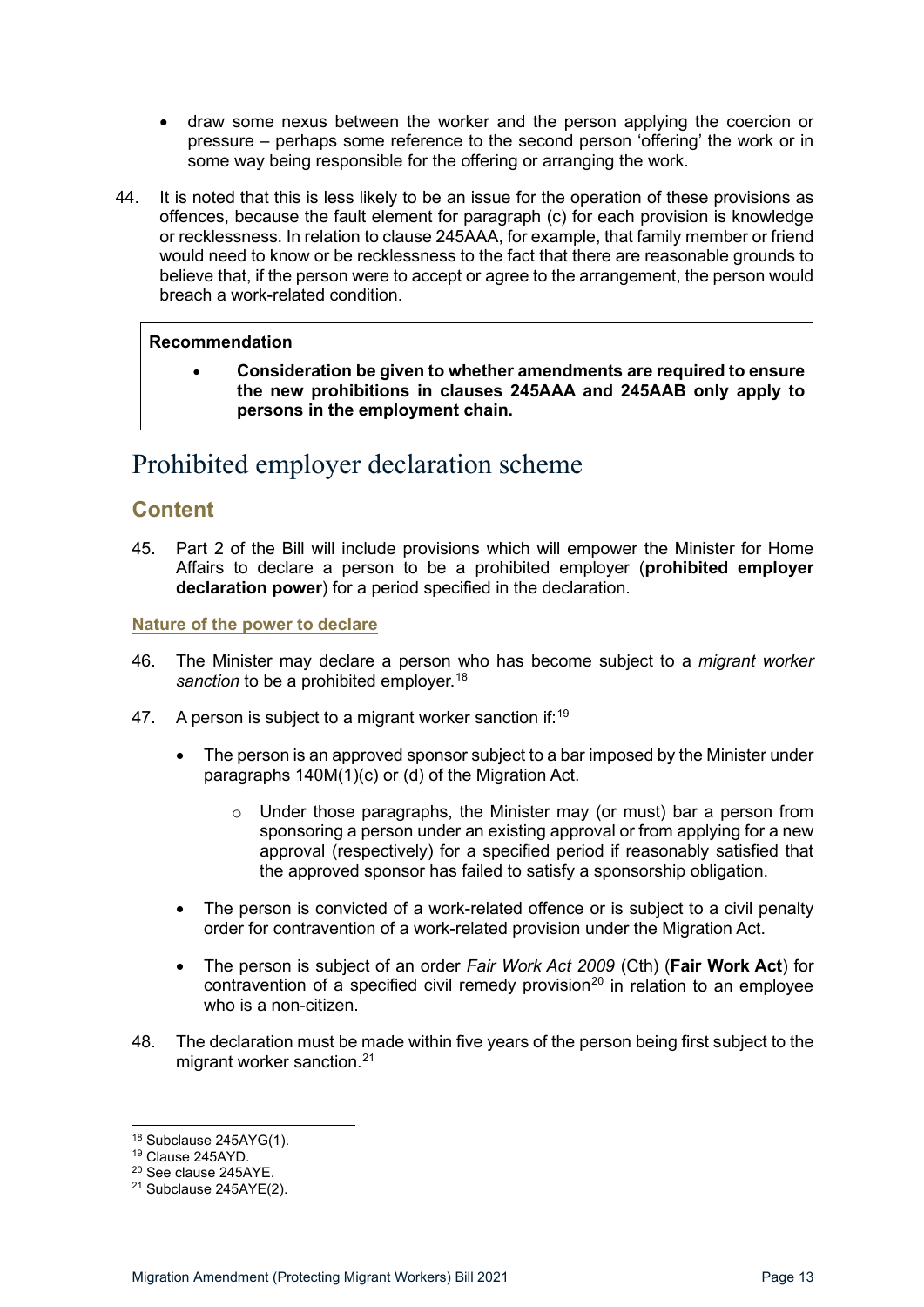- 49. The Bill provides a scheme for providing natural justice to a person who may be subject to the declaration power, which is to be taken to be an exhaustive statement of the requirements of the natural justice hearing rule in relation to the power.<sup>[22](#page-13-1)</sup>
- 50. Under that mandatory scheme:
	- the Minister must send a written notice to the purpose stating that the Minister proposes to make such a declaration and the reasons for it, and invite a submission setting out reasons why the Minister should not make the declaration within 28 days, or a longer period specified in the notice;  $23$
	- in making a decision, the Minister must consider any submission made by the affected person and any criteria prescribed in the regulations;<sup>[24](#page-13-3)</sup> and
	- the Minister must give a copy of a declaration to a prohibited employer as soon as possible, which comes into effect the day after the declaration is given to the person or a later day specified in the declaration.[25](#page-13-4)
- 51. The Bill does not provide any guidance or impose any requirements as to the length of time a declaration may have effect – the Minister may set a period for as long or as short as he or she deems fit. A person is a 'prohibited employer' while the declaration remains in force.<sup>[26](#page-13-5)</sup>

#### <span id="page-13-0"></span>**Consequence of being a prohibited employer**

- 52. A prohibited employer must not either allow a non-citizen to work, or have a material role in a decision made by a body corporate to allow a non-citizen to begin work, if that non-citizen either does not hold a visa or holds a visa other than a permanent visa, unless the work is 'merely incidental' to the business.<sup>[27](#page-13-6)</sup>
- 53. Further, a person who was a prohibited employer who, in the 12 months starting on the day after the person ceased to be a prohibited employer, allows a non-citizen to begin work (other than a non-citizen who holds a permanent visa), must within 28 days give the Department certain information. That information includes the name of the non-citizen, a description of the work they are allowed to do, details of any workrelated condition applying to the person, and any other information prescribed in the regulations.<sup>[28](#page-13-7)</sup>
- 54. A person who contravenes those requirements is liable to a civil penalty.<sup>[29](#page-13-8)</sup>
- 55. The Minister must publish information about prohibited employers on the Department's website, including identifying information, a brief summary of the migrant worker sanction that is the basis of the person's declaration, and the period of the declaration.[30](#page-13-9)

<span id="page-13-2"></span><span id="page-13-1"></span><sup>&</sup>lt;sup>22</sup> Clause 245AYK.<br><sup>23</sup> Subclauses 245AYG(4) and (5).<br><sup>24</sup> Subclause 245AYG(6).

<span id="page-13-4"></span><span id="page-13-3"></span> $^{25}$  Subclauses 245AYG( $7$ ) and (8).<br><sup>26</sup> Clause 245AYB.

<span id="page-13-7"></span><span id="page-13-6"></span><span id="page-13-5"></span><sup>&</sup>lt;sup>27</sup> Clause 245AYH.<br><sup>28</sup> Clause 245AYJ.<br><sup>29</sup> Subclause 245AYH(3).<br><sup>30</sup> Clause 245AYI.

<span id="page-13-9"></span><span id="page-13-8"></span>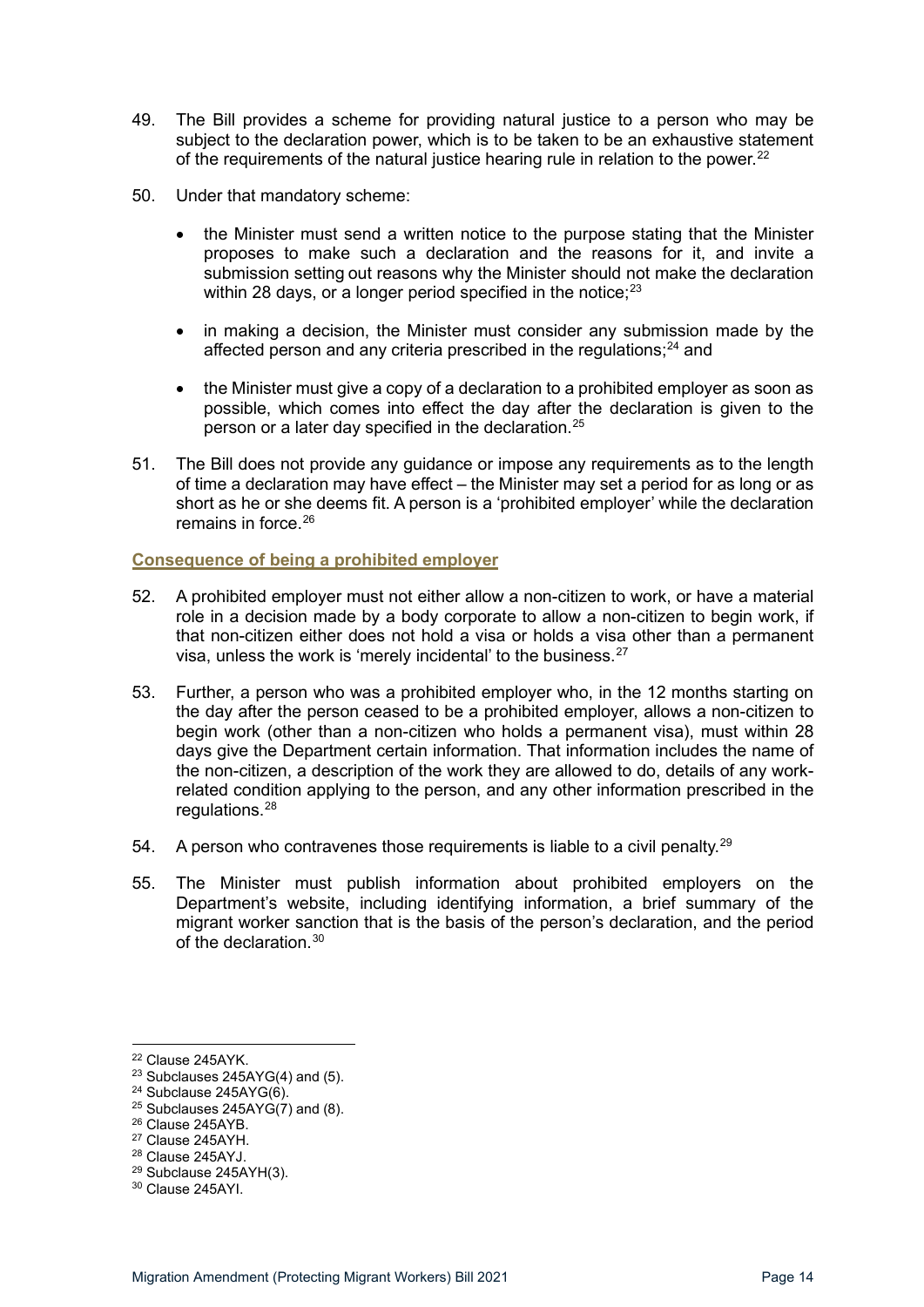#### <span id="page-14-0"></span>**Application**

56. The prohibited employer declaration power will be able to be exercised in relation to migrant worker sanctions to which a person becomes subject on or after the commencement of Schedule 1, whether the conduct leading to the sanction occurs before, on or after the commencement of this Schedule.

# <span id="page-14-1"></span>**Context**

- 57. The Explanatory Memorandum for the Bill suggests that this measure 'responds holistically to the issues and concerns that underpin Recommendation 20 of the Taskforce Report'. [31](#page-14-2)
- 58. Recommendation 20 of the Taskforce Report states:

*It is recommended that the Government explore mechanisms to exclude employers who have been convicted by a court of underpaying temporary migrant workers from employing new temporary visa holders for a specific period.* 

59. Recommendation of the Taskforce Report was drawn from New Zealand law. The Taskforce Report describes this New Zealand scheme as follows: [32](#page-14-3)

> *Under the new measures, the New Zealand Labour Inspectorate can provide the Immigration New Zealand agency with a list of non-compliant employers who have been issued a penalty for breach of employment standards. These employers then face a set stand-down period, preventing them from recruiting migrant workers in a sponsored arrangement for a specified period, depending on the severity of the breach.*

60. Later in the Taskforce Report, it is stated that:<sup>[33](#page-14-4)</sup>

*… more consideration needs to be given to the possibility of a New Zealand style banning scheme covering the employment of temporary migrant workers. This would impose sanctions on employers engaging migrant workers if the employers were found to have engaged in wage exploitation practices against migrant workers. It should desirably go beyond the New Zealand scheme in covering employers of non-sponsored as well as of sponsored migrant workers.*

- 61. Although not specified in the Taskforce Report, it appears the New Zealand law in question is the immigration instructions (**NZ immigration instructions**) made by the Minister (for the purposes of that Act) under section 22 of the *Immigration Act 2009*  (NZ).
- 62. Specifically, under the NZ immigration instructions, an employer who supports a visa application or provides an offer of employment in support of an application must have a history of compliance with employment law.<sup>[34](#page-14-5)</sup>
- 63. Employers are considered to not have a history of compliance with employment law if they are included on a list of non-compliant employers maintained by the Labour Inspectorate. The rules for inclusion on the list are set out in Appendix 10 of the New Zealand immigration instructions.<sup>[35](#page-14-6)</sup>

<span id="page-14-2"></span> $31$  Explanatory Memorandum, 96.<br> $32$  Professor Allan Fels AO and Professor David Cousins AM, n 2, 121

<span id="page-14-4"></span><span id="page-14-3"></span><sup>33</sup> Ibid, 124

 $34$  R5.110 of the Immigration New Zealand (INZ) Operational Manual,  $\leq$ 

<span id="page-14-5"></span>[https://www.immigration.govt.nz/opsmanual/#64549.htm>](https://www.immigration.govt.nz/opsmanual/#64549.htm).

<span id="page-14-6"></span><sup>35</sup> Ibid, Appendix 10, [https://www.immigration.govt.nz/opsmanual/#64502.htm.](https://www.immigration.govt.nz/opsmanual/#64502.htm)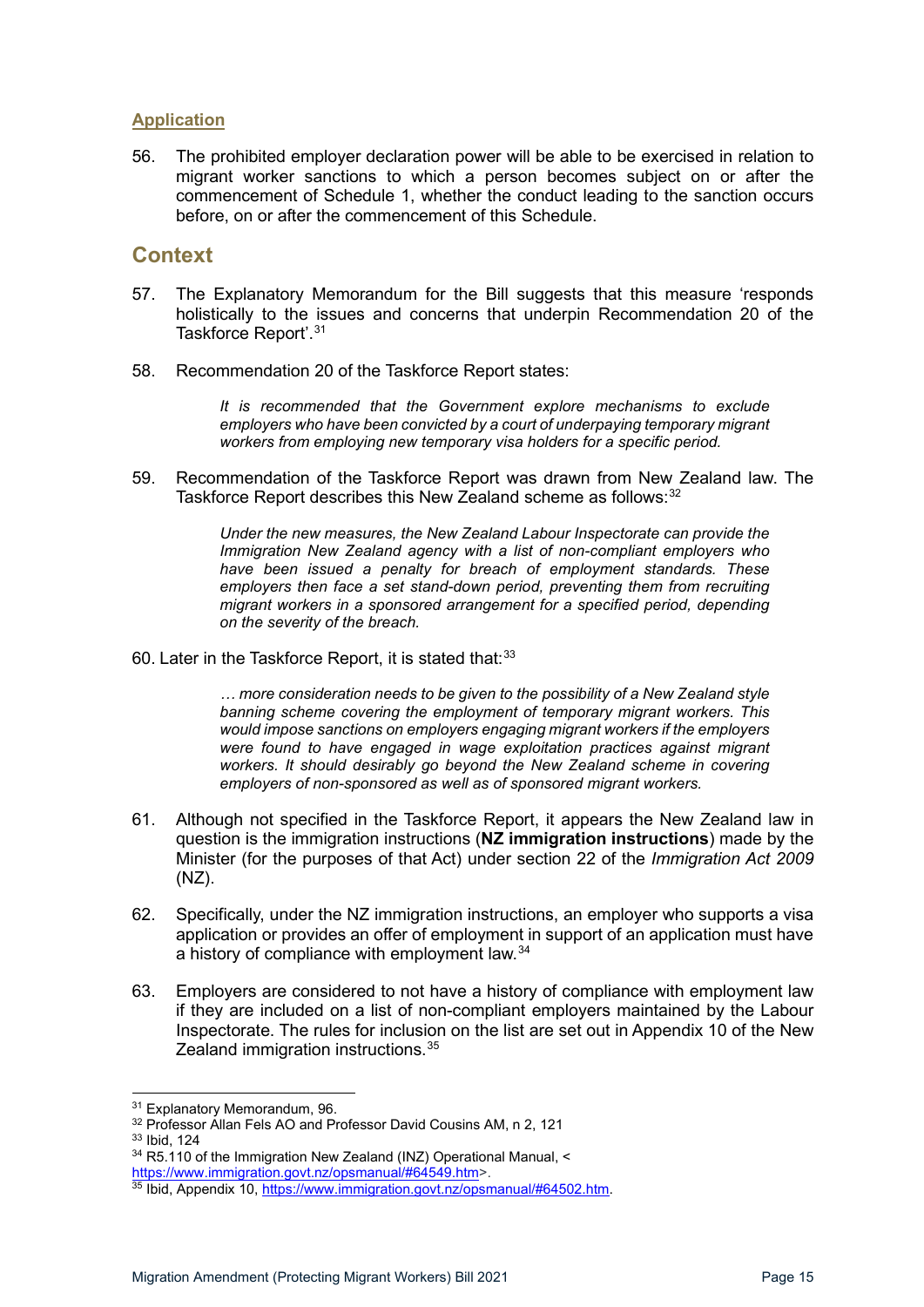64. Appendix 10 provides that an employer is non-compliant when they have been subject to a particular enforcement action and prescribes the period of time they are stooddown for each kind of action, with the lengthiest stand-down period 24 months. The enforcement actions set out in Appendix 10 range from infringement notices issued by a labour inspector to penalty ordered by the Employment Court.

### <span id="page-15-0"></span>**Headline comments**

- 65. The Law Council generally welcomes the introduction of the prohibited employer declaration scheme.
- 66. It is evident from the discussion above that the prohibited employer declaration power applies more broadly than Recommendation 20, as it includes persons subject to a number of civil penalty provisions, in addition to persons convicted by a court. However, the Law Council agrees with the use of civil penalty provisions in general, and given this, the Law Council considers it reasonable for the prohibited employer declaration power to apply to the employers subject to work-related civil penalty provisions to ensure that the prohibited employer declaration scheme meets its objective. As discussed, this is also consistent with the New Zealand scheme upon which it is based.
- 67. The proposed scheme will, as recommended by the Taskforce Report, go further than the New Zealand law and apply to employers of temporary non-sponsored visa holders, in addition to employers of sponsored workers. The Law Council supports this approach – the agriculture, hospitality, and retail industries rely heavily on nonsponsored visa holders, and this will be an incentive for them to address their noncompliance. The Law Council anticipates that this will be a challenge to regulate and suggests the Department consider compliance tools to monitor prohibited employers, beyond the publication of their details.
- 68. Having said this, the Law Council considers that there are a number of improvements which could be made to this scheme.

### <span id="page-15-1"></span>**Analysis**

#### <span id="page-15-2"></span>**The scope of the Minister's prohibited declaration power**

- 69. The Law Council supports the inclusion of a discretionary power to declare a person to be a prohibited employer to enable the circumstances surrounding the contravention to be considered. However, the Law Council considers the Bill would be improved by:
	- confining the power to decide whether to make a prohibited declaration through criteria or a statutory test imposed by primary legislation; and
	- limiting the period of time for which a prohibited employer declaration can be made.

#### <span id="page-15-3"></span>**The scope of the discretion**

70. Under the proposed amendments, the Migration Act would not set out any criteria which apply to the Minister's decision whether to make a prohibited employer declaration. Under the amendments, the Minister would instead be obliged to consider 'any criteria' prescribed by the regulations.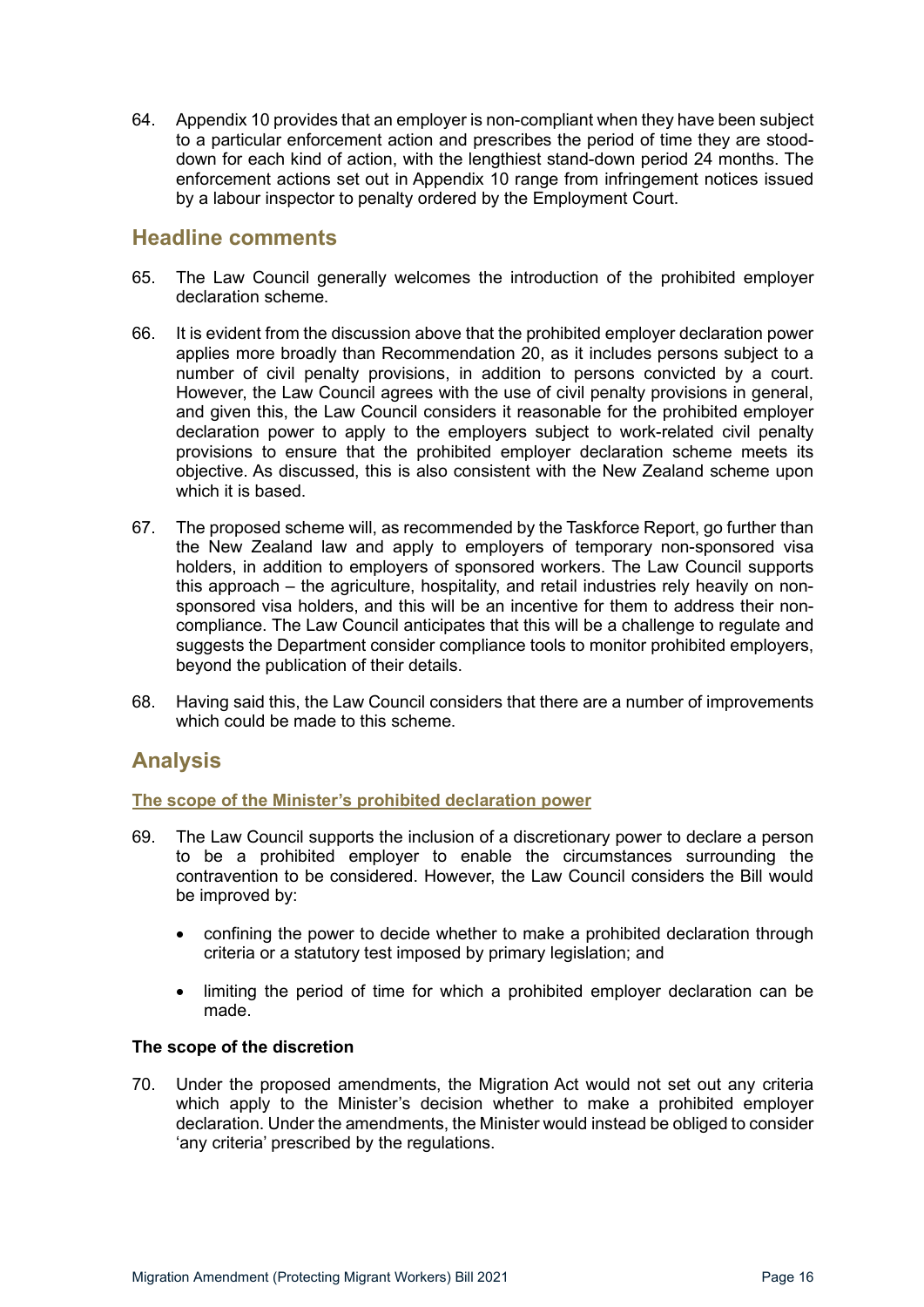- 71. The Law Council considers it to be preferable for the Migration Act itself to impose criteria or a statutory test which circumscribes the power of the Minister to make a declaration. There are several reasons for this.
- 72. Firstly, it will provide guidance to both the Minister and to the public, including a person given a notice that the Minister intends to make a prohibited declaration in relation to them, as to how to a particular migrant worker sanction bears on the power to make a prohibited employer declaration.
- 73. Under the New Zealand scheme referred to above, the rules mandate the exclusion period for a worker depending on the kind of sanction to which they have been subject – with longer exclusion periods applying in relation to more serious sanctions. However, the existence of a discretionary power to make a prohibited declaration power in the proposed by the Bill suggests that there may be occasions where the Minister may reasonably decide *not* to make a prohibited employer declaration in relation to a person subject to a migrant worker sanction.
- 74. The Law Council considers that it would assist the Minister to make consistent and accountable decisions, and a person subject to the power to provide a meaningful response to a natural justice letter, if the Migration Act itself set out criteria or mandatory considerations for the declaration of the prohibited declaration power, which assist to make clear when it may be reasonable or not to make a prohibited employer declaration in relation to a person subject to a migrant worker sanction.
- 75. The Law Council does not consider including a power to prescribe the criteria by way of regulations in the Bill to be sufficient.
- 76. The Senate Standing Committee for the Scrutiny of Bills (**Scrutiny of Bills Committee**) has published guidelines which set out that committee's expectations regarding the scope of the five scrutiny principles set out under Senate standing order 24(1)(a), including principle (iv): whether a Bill inappropriately delegates legislative powers.[36](#page-16-0)
- 77. It is worth extracting the guideline in relation to principle (iv) in full:

*A legislative instrument made by the executive is not subject to the full range of parliamentary scrutiny inherent in bringing proposed changes in the form of an amending bill. Significant matters should therefore generally be included in primary legislation, which is subject to a greater level of parliamentary oversight.* 

*Significant matters include provisions setting out significant elements of a regulatory scheme and provisions that have a significant impact on personal rights and liberties, such as coercive or intrusive powers. The committee's scrutiny concerns will also be heightened where significant matters are included in delegated legislation that is not subject to disallowance.* 

*Where a bill includes significant matters in delegated legislation, the committee expects the explanatory memorandum to the bill to address the following matters:* 

- *why it is appropriate to include significant matters in delegated legislation; and*
- *whether there is sufficient guidance on the face of the primary legislation to appropriately limit the matters that are being left to delegated legislation.*

<span id="page-16-0"></span><sup>&</sup>lt;sup>36</sup> Australian Senate, Senate Standing Committee for the Scrutiny of Bills, 'principle (iv): whether a Bill inappropriately delegates legislative powers', [<link>](https://www.aph.gov.au/-/media/Committees/Senate/committee/scrutiny/Guidelines/Principle_iv_guideline__inappropriate_delegation_of_legislative_powers.pdf?la=en&hash=B78277992E1A53189D2414B26EDB2E24FF8BBEB5).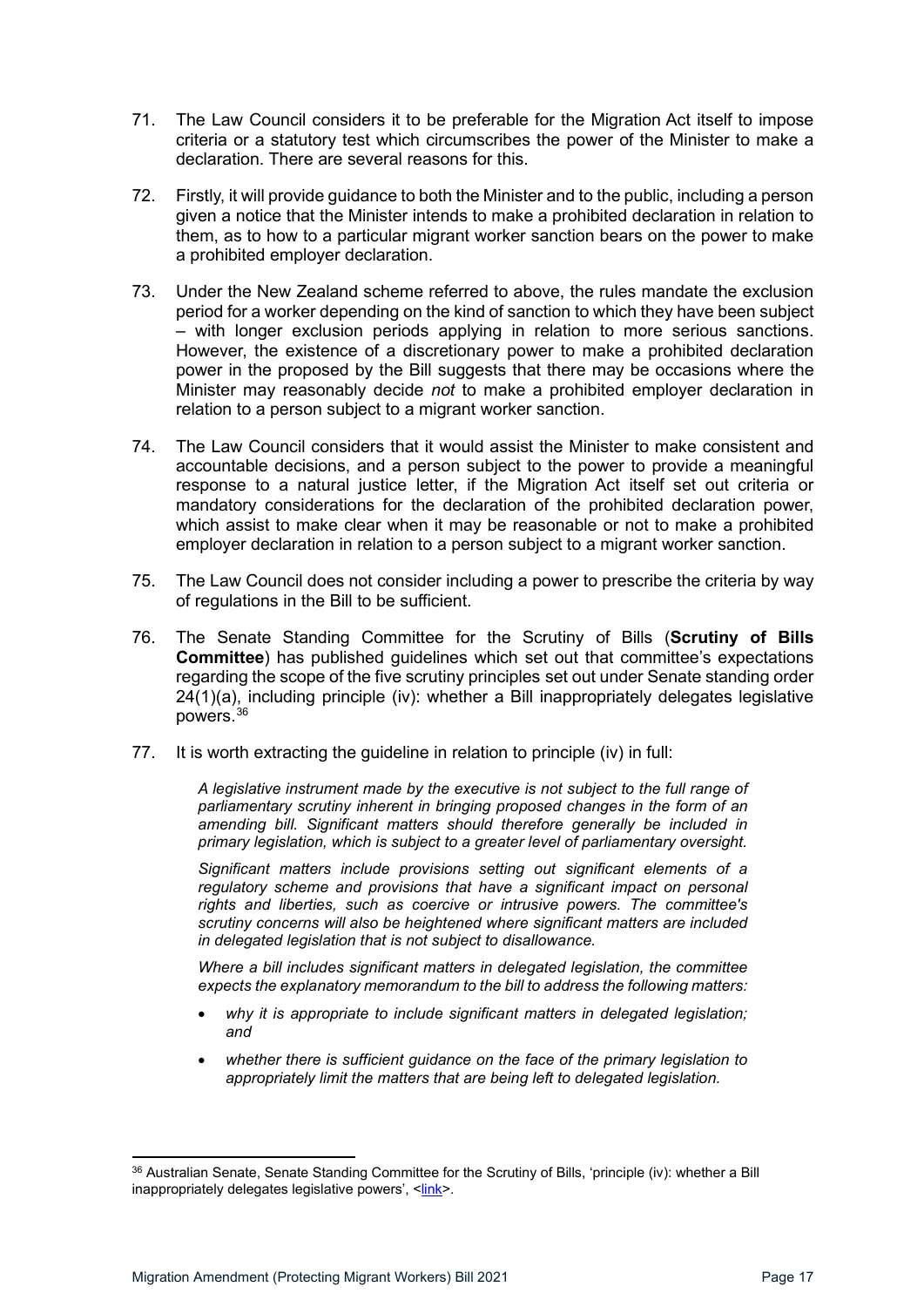*The committee has generally not accepted a desire for administrative flexibility, or consistency with previous arrangements to be a sufficient justification, of itself, for leaving significant matters to delegated legislation.*

- 78. It is noted that the Scrutiny of Bills Committee did not mention this discretionary power in its scrutiny report about this Bill. $37$  However, the Law Council considers this guideline extracted in the previous paragraph supports the criteria for the prohibited employer declaration power being included in the primary legislation.
- 79. The criteria for a power to declare a person to be a prohibited employer is a 'significant element of a regulatory scheme' – it limits the scope of a power the Minister essentially has to prohibit a person from employing temporary migrants. The effect of a prohibited employer declaration on a person may be significant, as it could directly affect their livelihood.
- 80. There is no guidance on the face of the legislation to limit the regulations which may be prescribed for the purposes of this provision – the power in the Bill to prescribe such criteria is confined only by the general principle that the regulations be consistent with the Act.<sup>[38](#page-17-1)</sup> Under Law Council policy, it is a principle of the rule of law that the scope of that delegated authority should be carefully confined.<sup>[39](#page-17-2)</sup>
- 81. The criteria which may be prescribed under this power are addressed in the body of the Explanatory Memorandum and in the statement of compatibility with human rights which is set out at Attachment A to the Explanatory Memorandum. Interestingly, these explanations are divergent.
- 82. In the body of the Explanatory Memorandum, it is stated that: $40$

*Without limiting the criteria that may be prescribed, such criteria might relate to matters such as:* 

- *the potential impact on the viability of the person's business if declared a prohibited employer, particularly in relation to the person's capacity to attract and recruit new employees while subject to the prohibition under new subsection 245AYH;*
- *the seriousness of the offence or contravention leading to the person being the subject of the migrant worker sanction (including consideration of any aggravating factors*).
- 83. In the statement of compatibility with human rights it is stated that:<sup>[41](#page-17-4)</sup>

*The Regulations may include consideration of:* 

- *past and present conduct of the employer in their engagement with the Department*
- *the employer's history of non-compliance and whether the non-compliance is recurring*
- *the nature and seriousness of the breach*
- *the impact on the migrant worker*

<span id="page-17-1"></span><span id="page-17-0"></span><sup>&</sup>lt;sup>37</sup> Australian Senate, Senate Standing Committee for the Scrutiny of Bills, Scrutiny Digest 18 of 2021, 18-20.<br><sup>38</sup> Subsection 504(1) of the Minister Act.<br><sup>39</sup> Law Council of Australia, Policy Statement – Rule of Law Prin

<span id="page-17-2"></span>[https://www.lawcouncil.asn.au/publicassets/046c7bd7-e1d6-e611-80d2-005056be66b1/1103-Policy-](https://www.lawcouncil.asn.au/publicassets/046c7bd7-e1d6-e611-80d2-005056be66b1/1103-Policy-Statement-Rule-of-Law-Principles.pdf)[Statement-Rule-of-Law-Principles.pdf>](https://www.lawcouncil.asn.au/publicassets/046c7bd7-e1d6-e611-80d2-005056be66b1/1103-Policy-Statement-Rule-of-Law-Principles.pdf).

<span id="page-17-4"></span><span id="page-17-3"></span> $\frac{40}{40}$  Explanatory Memorandum, [161].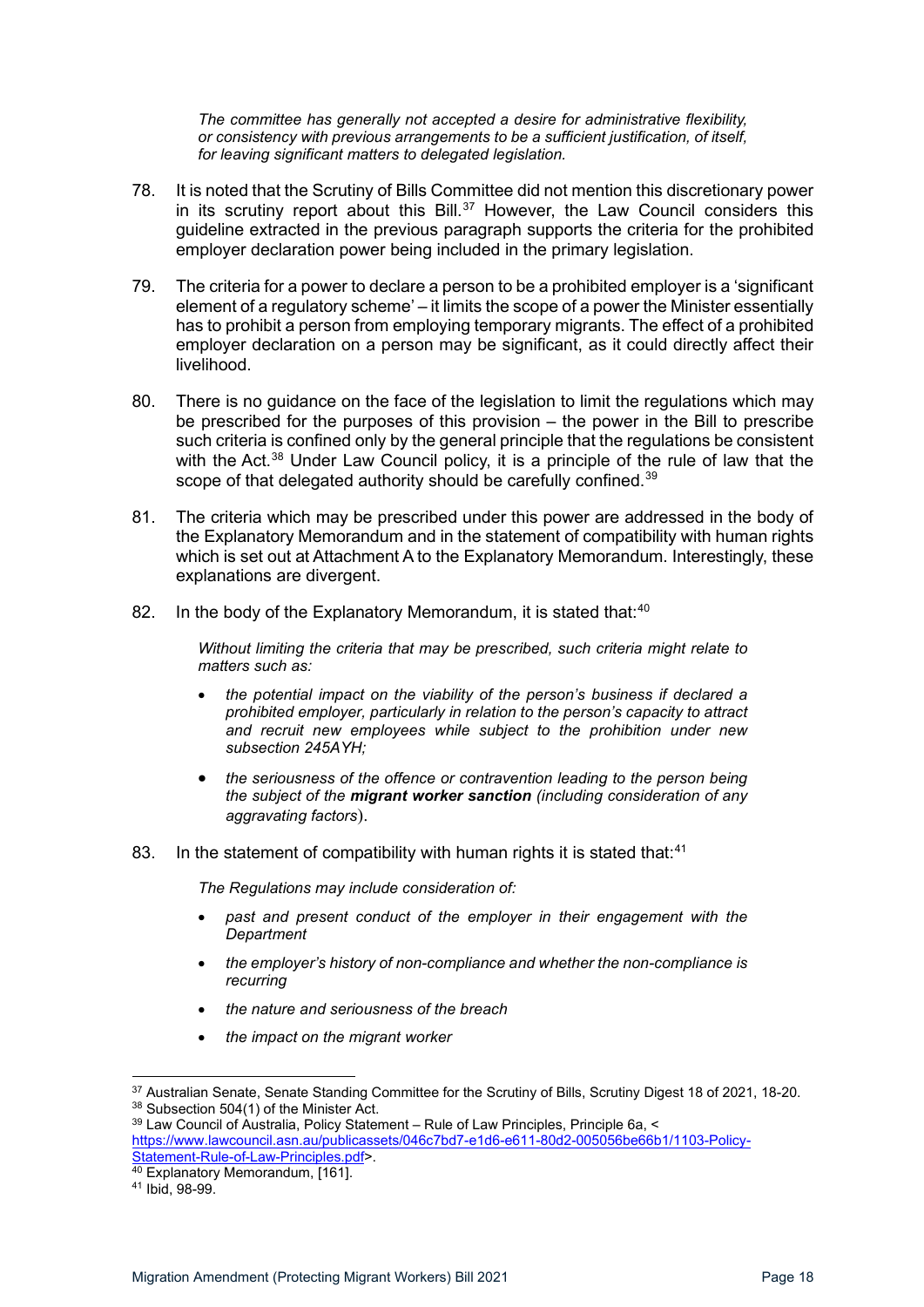• *any extenuating circumstances outlined by the employer, including the impact the prohibition would have on the ongoing viability of the business and how that might impact existing workers and the broader community.* 

*It is intended that the prohibition will be used to address only the most serious breaches.*

- 84. As a matter of law, statements about how it is intended that the Governor-General will exercise a delegated power made in an Explanatory Memorandum hold no weight with respect to how the power may be validly exercised. However, the Law Council considers that these different descriptions of the regulations which the Minister may recommend the Governor-General make under this power further make the case for time being taken now to draft criteria for inclusion in the Bill passed by Parliament.
- 85. This is particularly the case if the intent is that the prohibited employer declaration power only be exercised 'to address only the most serious breaches', as suggested in the Explanatory Memorandum. There is nothing on the face of the legislation which gives effect to that intent, and the Law Council submits that Parliament should have an opportunity to consider whether that intent is appropriate, and if so, oversee amendments which will provide for that intent to be given effect.
- 86. The case for further circumscribing this power is further made by the change to the Bill from the Exposure Draft to require a prohibited employer declaration to be made within five years of the person being first subject to the migrant worker sanction. The Exposure Draft simply required the person to, at that time, be subject to a migrant worker sanction.
- 87. This change permits the declaration to be made in relation to a person for whom the relevant migrant worker sanction (such as a sponsorship bar) no longer applies. This is made clear by the addition of the phrase 'or was' to the paragraphs in subclause 245AYA(2), which is a change from the Exposure Draft.
- 88. The Law Council understands the logic of this change, as without a specific timeframe within which a prohibited employer declaration may be made applied by reference to the date of the sanction, there may be some doubt as to whether a person is still subject to the sanction. Take the example of a person convicted of an offence: if, per the Exposure Draft, the requirement was that a person 'is convicted' of an offence in order to be subject to a prohibited employer declaration there may be a question as to when a person could still said to be (or may stop being) 'convicted'.
- 89. There is a risk, however, that allowing the Minister to base his or her decision on such a wide range of provisions in the Fair Work Act (for example) and for a period dating back as far as five years from the date the sanction was imposed, may lead to unintended consequences for employers who have remedied their non-compliance with the Fair Work Act. Perversely, it may also discourage employers from cooperating with a regulator such as the FWO, as doing so may result in a civil penalty which ultimately provides a basis for them to be subject to a prohibited employer declaration and not be able to employ new persons to their business.
- 90. As such, to address these issues, the Law Council suggests that the Bill be amended so that the prohibited employer declaration power is subject to at least the following mandatory factors: period of time since the original sanction was imposed; cooperation with a regulator in relation to the original sanction; and the steps taken since the original sanction to remedy the conduct.
- 91. Separately, the Explanatory Memorandum suggests that providing a power for criteria to be prescribed in regulations 'ensures appropriate flexibility to review and adjust the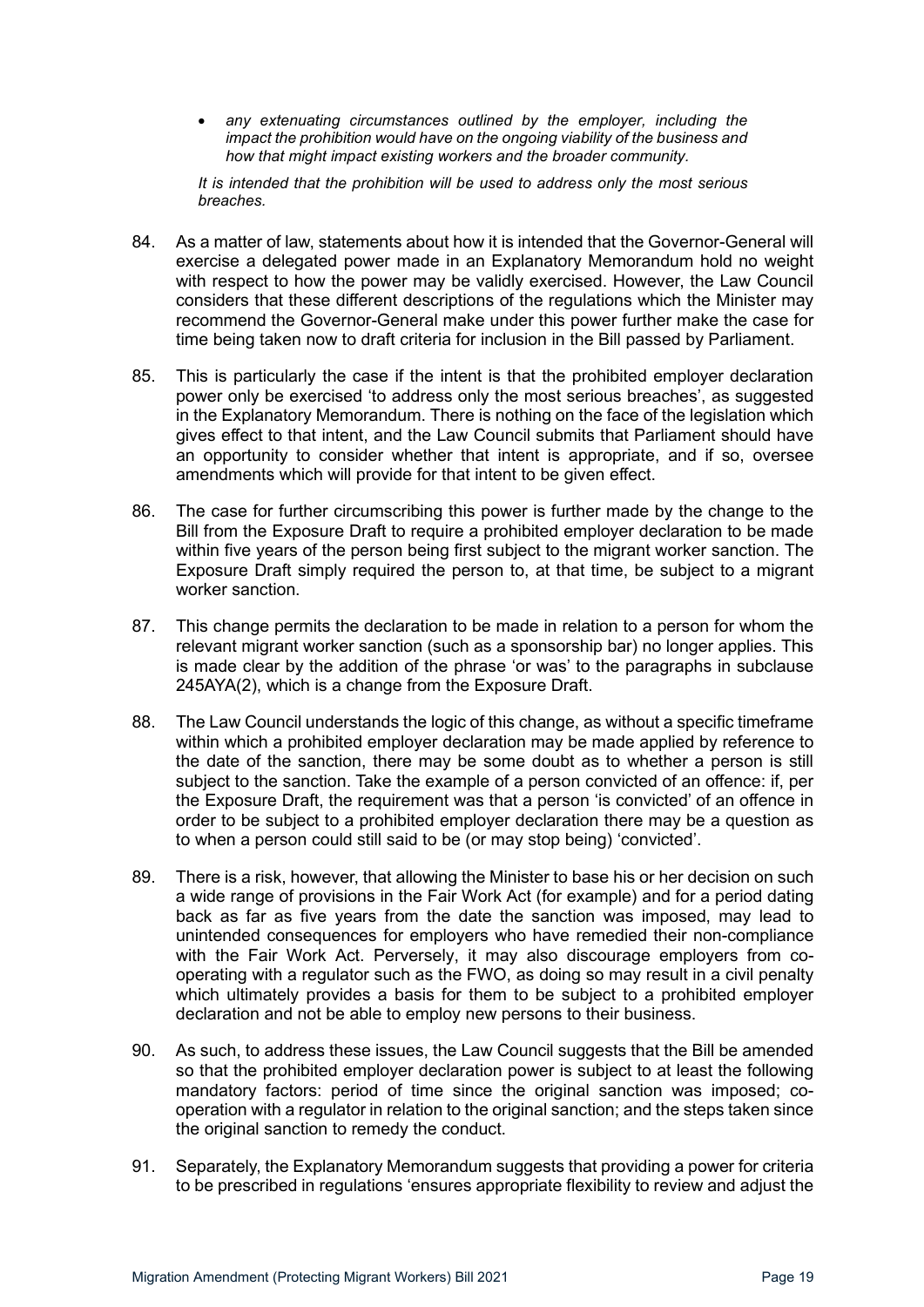criteria from time to time, while also ensuring that there is appropriate parliamentary oversight, including through the Senate Standing Committee for the Scrutiny of Delegated Legislation'.[42](#page-19-1) However, the Scrutiny of Bills Committee guideline provides that that 'committee has generally not accepted a desire for administrative flexibility … to be a sufficient justification, of itself, for leaving significant matters to delegated legislation'. If this flexibility is considered essential, it could be achieved by including a power to make regulations to *add to* criteria set out in the primary legislation.

92. Finally on this point, if a decision is made to retain the power to prescribe criteria relevant to the Minister's decision to make a prohibited employer declaration in regulations, the Law Council suggests any draft regulations to this end should also be subject to public consultation.

#### **Recommendations**

- **The Bill be amended so that the criteria relevant to the Minister's decision to make a prohibited employer declaration are prescribed in primary legislation. These may include those set out in the statement of compatibility with human rights in the Bill's Explanatory Memorandum and those suggested at paragraph 83 of this submission.**
- **If this recommendation is not accepted, in descending order of preference:**
	- **A power to make regulations be included** *with* **criteria imposed in the primary legislation;**
	- The power to make regulations be confined by guidance in **primary legislation as to the kinds of matters which may be prescribed;**
- **Whichever approach is taken, if it is intended that the prohibition will be used to address only the most serious breaches this should be made clear in the legislation.**

#### <span id="page-19-0"></span>**The period for which a declaration may be made**

- 93. In addition, there is no statutory limit or even guidance on the length of period that a Minister could declare a person to be a prohibited employer. Further, the length of that period does not appear to be a matter capable of being constrained by any criteria prescribed in the regulations. Nor is there any period provided within which a declaration must be reviewed.
- 94. The Explanatory Memorandum states that the reason for this is that:<sup>[43](#page-19-2)</sup>

*This ensures that the Minister has the discretion to specify a period that the Minister considers proportionate to the nature and significance of the migrant worker sanction that gives rise to consideration of whether to declare the person to be a prohibited employer.*

- 95. There are a few points to make about this.
- 96. Firstly, if it is intended that the period of the prohibition should be 'proportionate to the nature and significance' of the migrant worker sanction, the Law Council submits the

<span id="page-19-2"></span><span id="page-19-1"></span> $42$  Ibid, [162].<br> $43$  Ibid, [166].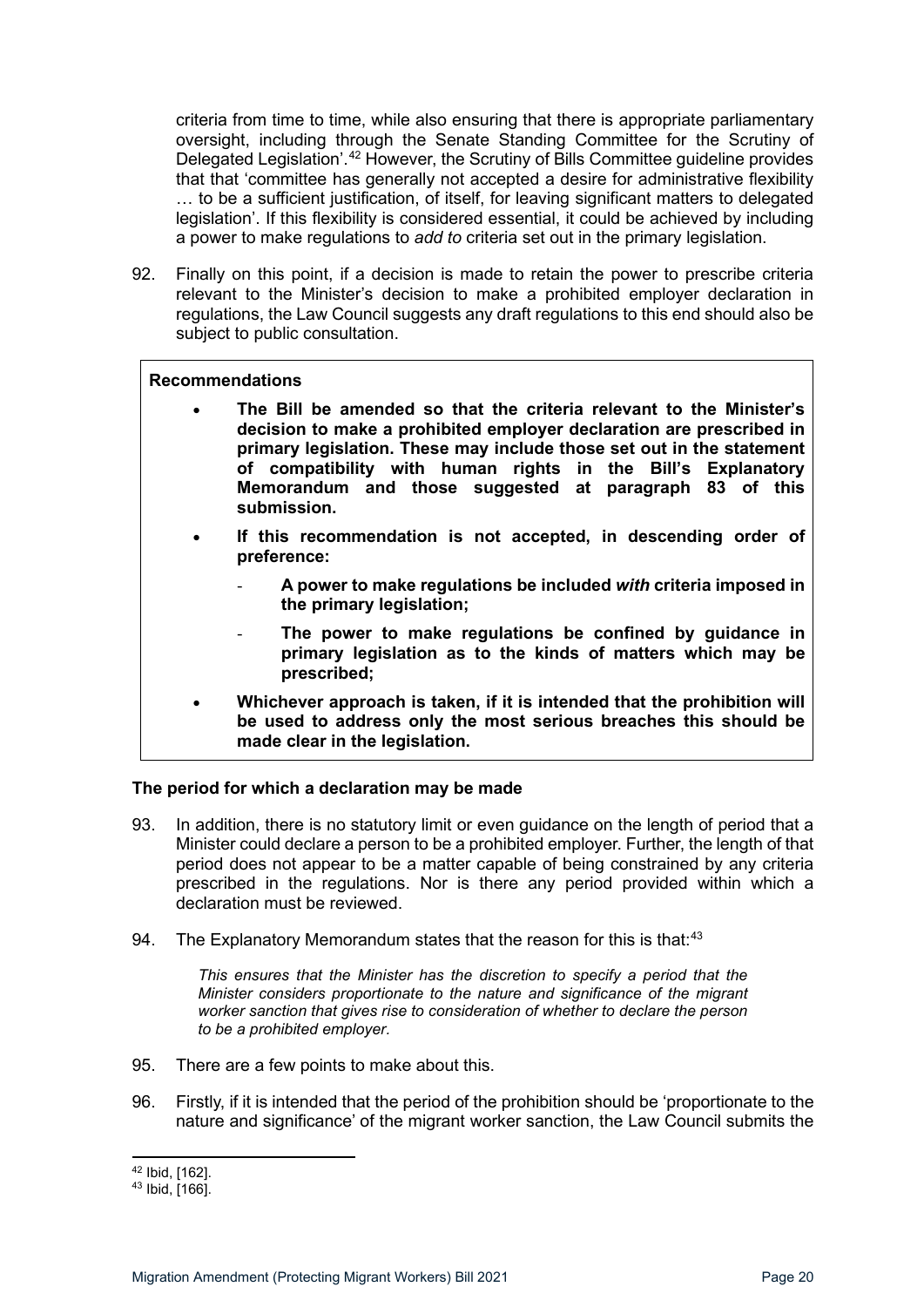Bill should expressly confine the Minister's power to set the period to be subject to this consideration to ensure this objective is given effect.

- 97. Secondly, an open discretion to impose a period of any length is inconsistent with the intent suggested in the statement of compatibility with human rights that the prohibition will only be used to address the most serious breaches. If only the most serious breaches should register *any* prohibition, then it would follow that the Minister should not have an unbound discretion to then make a declaration of any length.
- 98. Thirdly, some guidance in the legislation, whether it be through a proportionality test, a maximum limit, or both, would assist to ensure consistent and accountable decisionmaking. The length of time an employer is prevented from hiring a migrant worker is a significant aspect of the regulatory regime and it is appropriate for Parliament to form a view as to the maximum period of time this prohibition could be applied.
- 99. Finally, it may also assist the Administrative Appeals Tribunal, in reviewing an application which raises an issue about the length of a declaration, if there was some legislative guidance on this issue.
- 100. The Law Council considers statutory guidance about the length of time an employer may be subject to a prohibited employer declaration should be prescribed in the Bill itself.

#### **Recommendation**

- **The Bill be amended to limit the scope of the Minister's power to determine the length of time an employer may be subject to such a declaration. Ideally, this power would be limited by:** 
	- an express requirement that the the period of the prohibition **should be proportionate to the nature and significance of the migrant worker sanction;**
	- **a maximum declaration period; and**
	- a requirement to review the continuing appropriateness of a **declaration after a certain period.**

<span id="page-20-0"></span>**Exhaustive statement of natural justice**

- 101. The Law Council queries the necessity and appropriateness of imposing a procedural scheme which manifests an exhaustive statement of natural justice.
- 102. In its report on the Bill, the Scrutiny of Bills Committee stated: [44](#page-20-1)

*1.73 The committee notes that the natural justice hearing rule, which requires that a person be given an opportunity to present their case, is a fundamental common law principle. The committee also notes that the courts have consistently interpreted procedural fairness obligations flexibly based on specific circumstances and the statutory context. The committee considers that any attempt to abrogate or limit a person's fundamental right to natural justice should be thoroughly justified in a bill's explanatory memorandum, including an explanation as to why this level of flexibility would not adequately deal with situations where it would be impractical or inappropriate to grant a reasonable opportunity to be heard.*

<span id="page-20-1"></span><sup>44</sup> Australian Senate, Senate Standing Committee for the Scrutiny of Bills, Scrutiny Digest 18 of 2021, [1.73].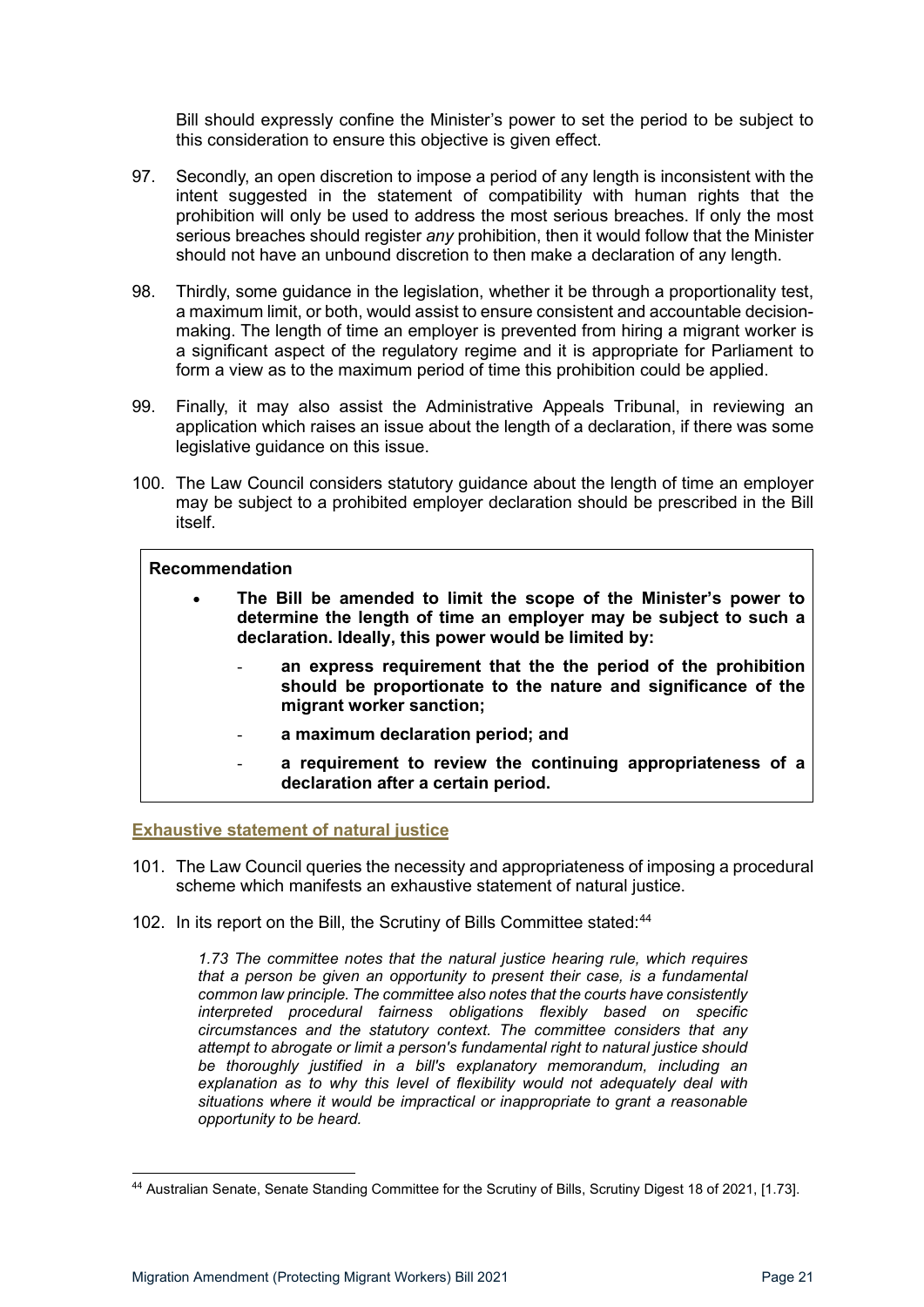- 103. That Committee went on to indicate that it did not consider that the Explanatory Memorandum had provided a sufficient explanation, and requested that explanation from the Minister, which is outstanding.[45](#page-21-0)
- 104. The Law Council agrees with these views. The Law Council does not consider the case has been made to justify limiting the common law right to natural justice in this way. The right to natural justice allows for fairness and flexibility in administrative decision-making. A self-contained scheme may exclude some of the important procedural rights conferred by the common law depending on the circumstances of the case and the nature of the inquiry.
- 105. There are already several self-contained schemes for providing natural justice with respect to executive decision-making powers in the Migration Act. The Law Council raised misgivings about the codes of procedure which apply to decisions of the Administrative Appeals Tribunal in the Migration Act in a recent submission to the Committee regarding its inquiry into Australia's administrative review system.[46](#page-21-1)
- 106. The Law Council indicated it considered that the repeal of the codes of procedure from the Migration Act would: $47$ 
	- likely improve the quality of decision-making and the fairness of the review process for applicants, as decisions would be made subject to common law principles; and
	- cease the large caseload of migration and refugee litigation, which is directed at the construction of, and compliance with, provisions forming part of the code of procedure.
- 107. The Law Council considers the same issues arise with respect to the scheme proposed in the Bill.
- 108. For example, the scheme provides for the Minister's natural justice notice to invite a person to provide a response within 28 days, unless another (longer) period is stated in the notice. There is no express facility for the person to request an extension of time or express power for the Minister to grant such an extension.
- 109. Ultimately, this may be resolved by the Minister exercising the power under subsection 33(3) of the *Acts Interpretation Act 1901 (Cth)* (**Acts Interpretation Act**) to amend the natural justice notice. However, given the scheme is taken to be an exhaustive statement of the requirements of the natural justice hearing rule, there may be a question as to whether that manifests a contrary intention, thus overriding the power in the Act Interpretation Act. Either way, this is a matter regarding which there is not clarity to a layperson.
- 110. Other examples of procedural aspects which appear to be missing from the scheme in the Bill include the absence of:
	- a power to seek information from third parties relevant to the decision;
	- a power or requirement to give reasons for a decision to make a declaration or not make a declaration;

<sup>45</sup> Ibid, [1.76].

<span id="page-21-1"></span><span id="page-21-0"></span><sup>46</sup> Law Council of Australia, 'Performance and integrity of Australia's administrative review system', 7 December 2021, <<u>link</u>>.<br><sup>47</sup> Ibid, [87].

<span id="page-21-2"></span>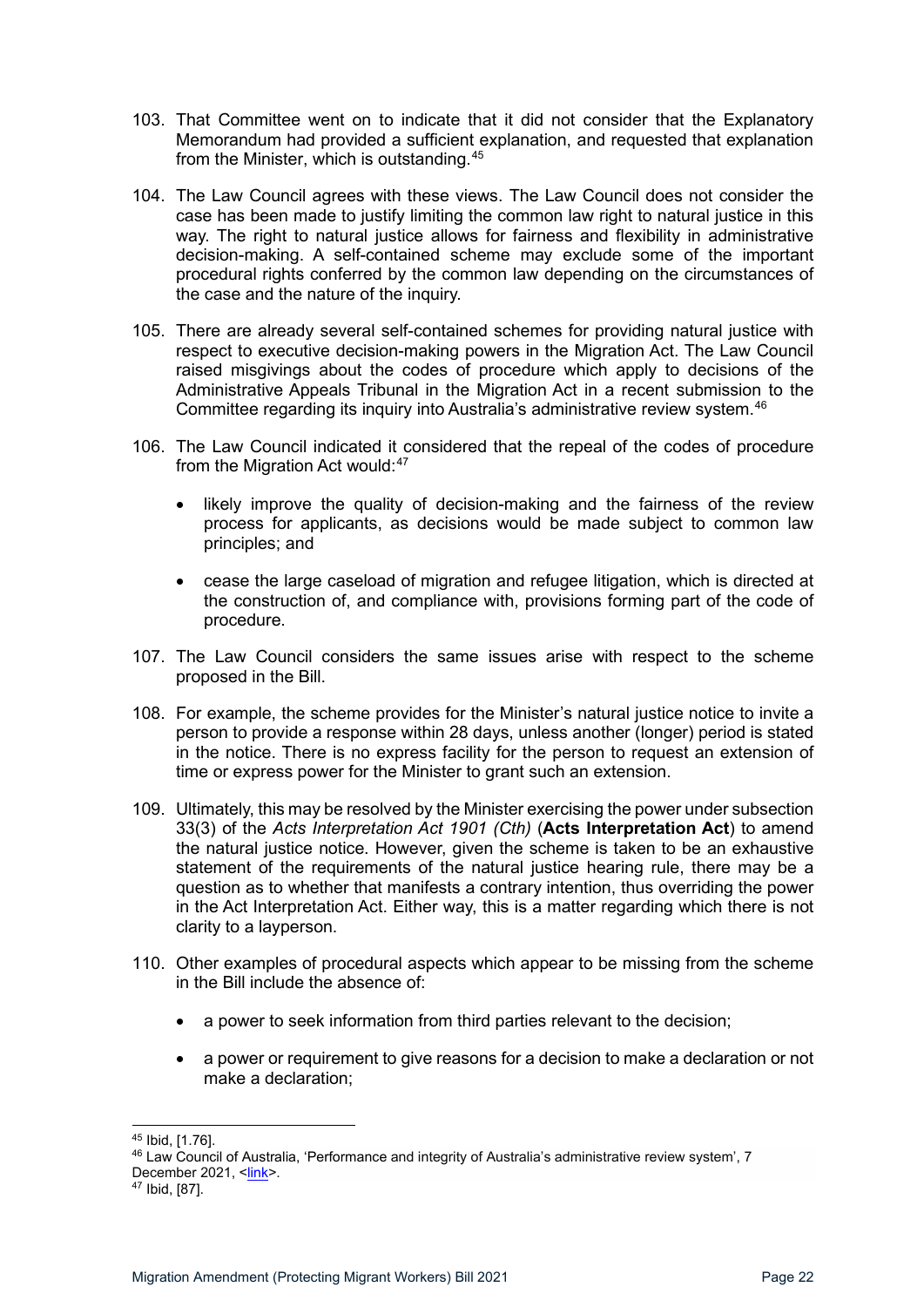- the absence of any process to seek a revocation of a declaration (despite the possibility of a revocation being expressly referred to in the Bill);<sup>[48](#page-22-1)</sup> and
- a power or requirement to inform a person (including third parties consulted by the Minister) that the Minister has decided *not* to make a prohibited employer declaration.

- **The Bill be amended so that it no longer provides for a procedural scheme which is to be taken to be an exhaustive statement of the requirements of the natural justice hearing rule.**
- **Whether or not this be done, consideration be given to amending the Bill to expressly address the procedural powers, processes and requirements referred to in the preceding paragraphs of this submission.**

#### <span id="page-22-0"></span>**Application and retrospectivity**

- 111. As noted, item 11 of the Bill provides that the relevant migrant worker sanctions can relate to conduct that occurred before the commencement of these provisions, albeit in relation to sanctions imposed after commencement.
- 112. In relation to this, the Explanatory Memorandum states that: $49$

This [approach] acknowledges the significant effect of the declaration, if made, but balances this against the fact that the *migrant worker sanctions* are wellestablished, and include long-standing offences and civil penalty or civil remedy provisions under the Migration Act and the Fair Work Act.

- 113. The Law Council has some misgivings about the new prohibited employer declaration power being able to be applied essentially as a result of conduct which predated the commencement of the provisions.
- 114. While it may be the case that there were provisions which prohibited that conduct at the time of the event, the prohibited employer declaration effectively imposes an additional consequence which did not exist at the time.
- 115. This conflicts with the general principle underpinning the Law Council's position on retrospective laws, which is that the law must be both readily known and available, and certain and clear to a person at the time of their actions. $^{\rm 50}$  $^{\rm 50}$  $^{\rm 50}$
- 116. While the Law Council supports reasonable laws to ensure that workers are not placed in situations where they are exploited it queries whether the right balance has been struck in these provisions.

<span id="page-22-1"></span> $48$  Subclause 245AYG(9).<br> $49$  Explanatory Memorandum, [207].

<span id="page-22-3"></span><span id="page-22-2"></span><sup>50</sup> Law Council of Australia, Policy Statement – Rule of Law Principles, Principle 6a, < [https://www.lawcouncil.asn.au/publicassets/046c7bd7-e1d6-e611-80d2-005056be66b1/1103-Policy-](https://www.lawcouncil.asn.au/publicassets/046c7bd7-e1d6-e611-80d2-005056be66b1/1103-Policy-Statement-Rule-of-Law-Principles.pdf)[Statement-Rule-of-Law-Principles.pdf>](https://www.lawcouncil.asn.au/publicassets/046c7bd7-e1d6-e611-80d2-005056be66b1/1103-Policy-Statement-Rule-of-Law-Principles.pdf).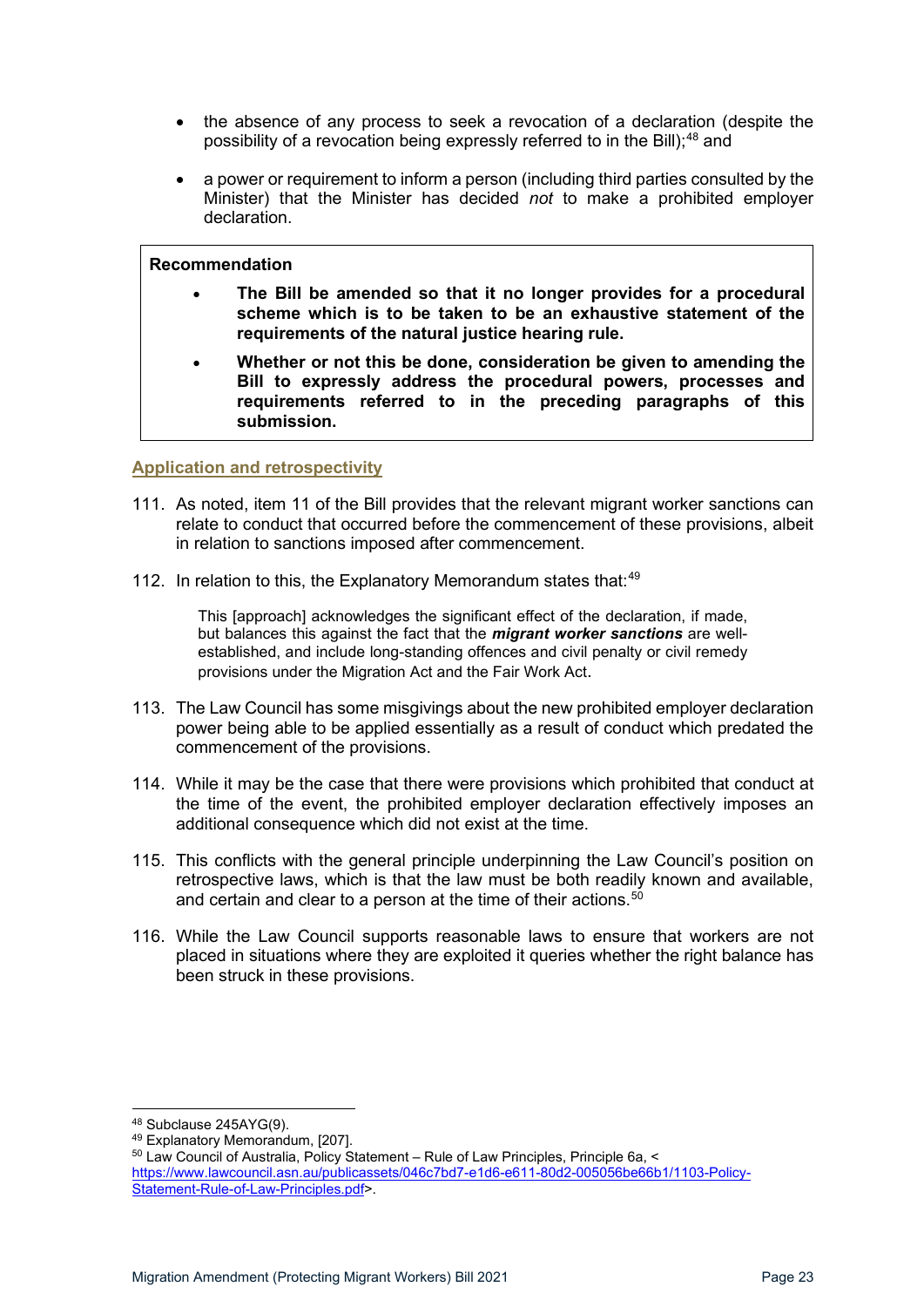• **Amend the Bill to apply the prohibited employer declaration scheme only in relation to conduct which post-dates the commencement of the provisions making up the scheme.** 

#### <span id="page-23-0"></span>**Publication of information**

- 117. Proposed subclause 245AYF(6) provides that the Minister will not be required to arrange for the removal, from the Department's website, of information about a prohibited employer when the declaration period ends.
- 118. The Explanatory Memorandum relevantly states that:<sup>[51](#page-23-2)</sup>

*Relevantly, although the Minister is not required to arrange for the removal of this information, the intention is that such information would be removed from the Department's website as soon as reasonably practicable after the person stops being a prohibited employer.* 

- 119. The Law Council cannot see any good reason why this intention to remove the information should not be assured by an obligation set out in the primary legislation.
- 120. Further, the Law Council suggests that the power to publish information should be subject to the requirement that the information published be true and accurate so far as reasonably practicable, and a person should be given the ability to ask for incorrect or outdated information to be removed.

#### **Recommendation**

- **The Bill be amended require the Minister to:**
	- **arrange for the removal of information about a prohibited employer as soon as reasonably practicable once the declaration ceases;**
	- **take reasonable steps to ensure the information published online is true and accurate, with a person able to ask for incorrect or outdated information to be removed.**

<span id="page-23-1"></span>**Providing clarity about the persons to whom the Bill applies**

- 121. The prohibited employer scheme is stated to apply to 'persons', but appears to apply to natural persons and bodies corporate.
- 122. The Acts Interpretation Act provides that expressions used to denote persons generally, include a body corporate as well as an individual.<sup>[52](#page-23-3)</sup> It also provides that express references in an Act to bodies corporate do not imply that expressions in that Act to a 'person' do not include bodies corporate. [53](#page-23-4)

<span id="page-23-3"></span><span id="page-23-2"></span><sup>&</sup>lt;sup>51</sup> Explanatory Memorandum, [187].<br><sup>52</sup> Subsection 2C(1) of the Acts Interpretation Act.<br><sup>53</sup> Ibid, subsection 2C(2).

<span id="page-23-4"></span>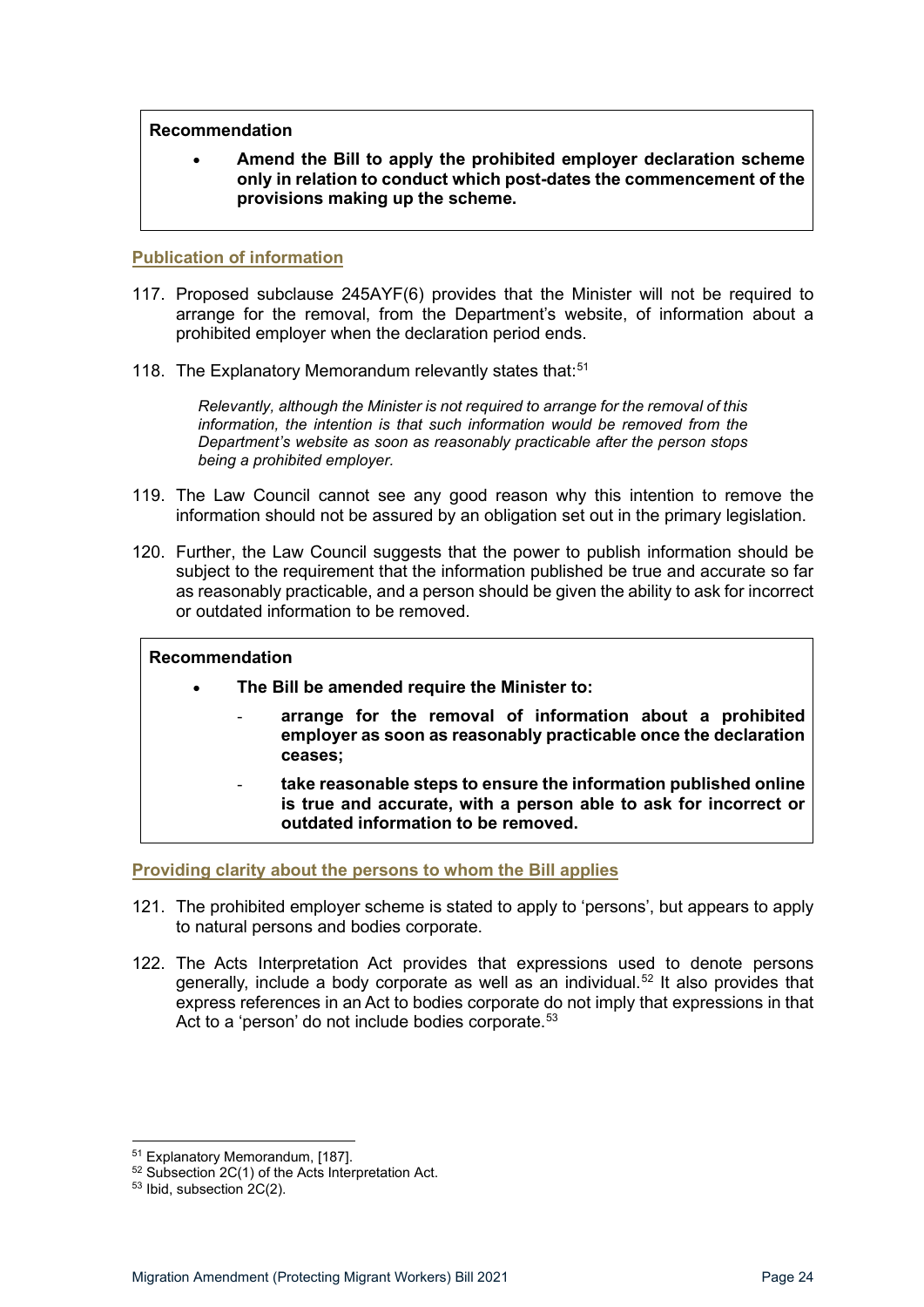- 123. The position in the Acts Interpretation Act will apply unless there is some contrary intention to be inferred from the text of the Bill itself.<sup>[54](#page-24-2)</sup> The Law Council cannot identify a 'contrary intention'.
- 124. The Bill does not define 'person' for the purposes of the prohibited employer declaration power.
- 125. Some confusion is introduced by proposed subparagraph 245AYH(1)(b)(ii), which appears to distinguish a 'person' from a 'body corporate' by providing that a person who is a prohibited employer will contravene that clause if 'the person has a material role in a decision made by a body corporate to allow a non-citizen to begin work'. It would appear that subparagraph should be read as 'the person [who is a natural person] has a material role in a decision made by a body corporate to allow a noncitizen to begin work'. By contrast, it would seem that the reference to 'person' in subparagraph 245AYH(1)(b)(i) should capture both a natural person and a body corporate.
- 126. The Law Council considers it is appropriate that the prohibited employer scheme apply both to natural persons and bodies corporate. This is particularly the case given that to be liable to be declared a prohibited employer, a person must be subject to a migrant worker sanction, and several sanctions which come within the definition of a migrant worker sanction apply to bodies corporate as well as natural persons, including approved work sponsors subject to a bar by the Minister under paragraph 140M(1)(c) or (d) of the Migration Act.<sup>[55](#page-24-3)</sup>
- 127. However, the Law Council suggests the Bill be amended to make it abundantly clear that a 'person' for the purpose of the prohibited employer scheme may be either a natural person or a body corporate.

• **Part 3 of Schedule 1 to the Bill be amended to make explicit that it the reference to 'person' applies to natural persons and bodies corporate, particularly in clause 245AYH.**

#### <span id="page-24-0"></span>**The 'domestic context' and 'merely incidental' exceptions**

#### <span id="page-24-1"></span>**The domestic context exception**

- 128. The Bill prohibits a prohibited employer from allowing a non-citizen to work, with 'allows' to work defined for the purpose of Subdivision E of Division 12 of Part 2 to include a person 'engages a non-citizen, other than in a domestic context, under a contract for services'.[56](#page-24-4)
- 129. The proposed definition of 'allows' to work is identical to paragraphs 245AG(2)(a) and (b) of the Migration Act, which defines the circumstances in which someone may 'allow' a non-citizen to work for the purposes of the offence and civil penalty provisions which apply in relation to a person allowing an unlawful non-citizen to work or for a person to work in breach of a work-related condition.

<span id="page-24-3"></span><span id="page-24-2"></span> $54$  Ibid, subsection 2(2).<br> $55$  An approved sponsor may be a body corporate – see, for example, reg 2.84 of the Migration Regulations 1994 (Cth).

<span id="page-24-4"></span><sup>56</sup> Subclause 245AYC(2).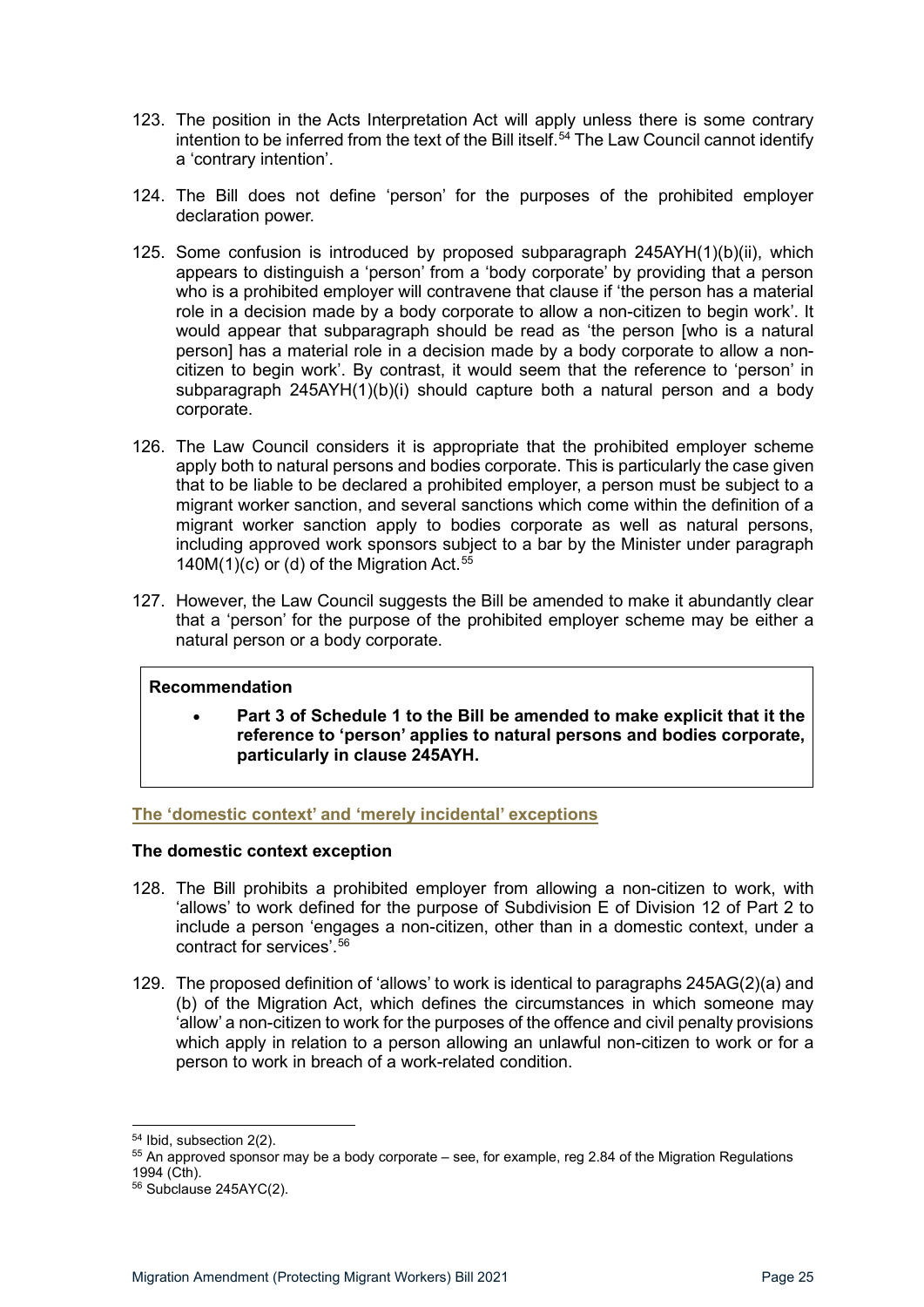- 130. The term 'domestic context' is not defined either presently in the Migration Act in relation to the use of that term in the paragraph 245AG(2)(a), nor in the proposed Bill.
- 131. Paragraph 245AG(2)(a) was inserted by the *Migration Amendment (Employer Sanctions) Act 2007* (Cth). The Explanatory Memorandum for the Migration Amendment (Employer Sanctions) Bill 2006 (Cth) explains the reason for the exclusion of that term as follows:

*98. This paragraph intentionally excludes contracts in a domestic context. The amendments are not intended to require householders to make inquiries before engaging the services of contractors at their homes, such as plumbers, electricians or cleaners.*

*99. This paragraph is not intended to exclude general domestic activities in a commercial context. This Subdivision is intended to apply to people who engage cleaners as independent contractors as part of a cleaning business. The amendments are not intended to capture householders who may use the services of that business.*

*100. Persons who engage independent contractors in a domestic context are excluded because of the short term basis of the relationship (unlike employment) and the limited capacity of householders to check the work entitlements of noncitizens.*

- 132. The term is used in section 245AG in the context of offences which apply when a person *allows* a person to work who is not permitted to work unless (in either case) the employer takes steps to verify the person is permitted to work. The exclusion of work performed in a domestic (ie, household) context from that is directed towards ensuring that a householder does not need to ascertain a worker's personal details and check the Department's online database to verify a person's immigration status.
- 133. Proposed paragraph 245AYC(2)(b) of the proposed Bill is directed at different conduct. It does not capture households across Australia – it is directed only at persons already declared to be prohibited employer.
- 134. The Law Council suggests the Committee give thought to whether it is appropriate to permit prohibited employers (which it is noted, appears to include bodies corporate) to allow non-citizens to work in a domestic context. The Law Council notes the identified prevalence of forced labour in domestic work settings in Australia.<sup>[57](#page-25-1)</sup> Given the strong efforts which have been adopted to address forced labour and modern slavery under the Australian Government's modern slavery agenda, including in domestic settings, this may have an undermining effect.

#### <span id="page-25-0"></span>**The merely incidental exception**

- 135. Subclause 245AYH(2) provides that the prohibition on a prohibited employer allowing (or having a material role in a decision to allow) a non-citizen who does not hold a visa or holds a visa other than a permanent visa, 'does not apply in relation to work that the non-citizen is allowed to do if the work is merely incidental to a business of the person or the body corporate'.
- 136. Read strictly, that provision suggests that it would not be prohibited for a prohibited employer to allow a non-citizen who does not hold a visa to do work which is merely incidental to the business. The Law Council questions whether it should be

<span id="page-25-1"></span><sup>57</sup> Global Slavery Index, *Country Studies – Australia*,

[https://www.globalslaveryindex.org/2018/findings/country-studies/australia/.](https://www.globalslaveryindex.org/2018/findings/country-studies/australia/)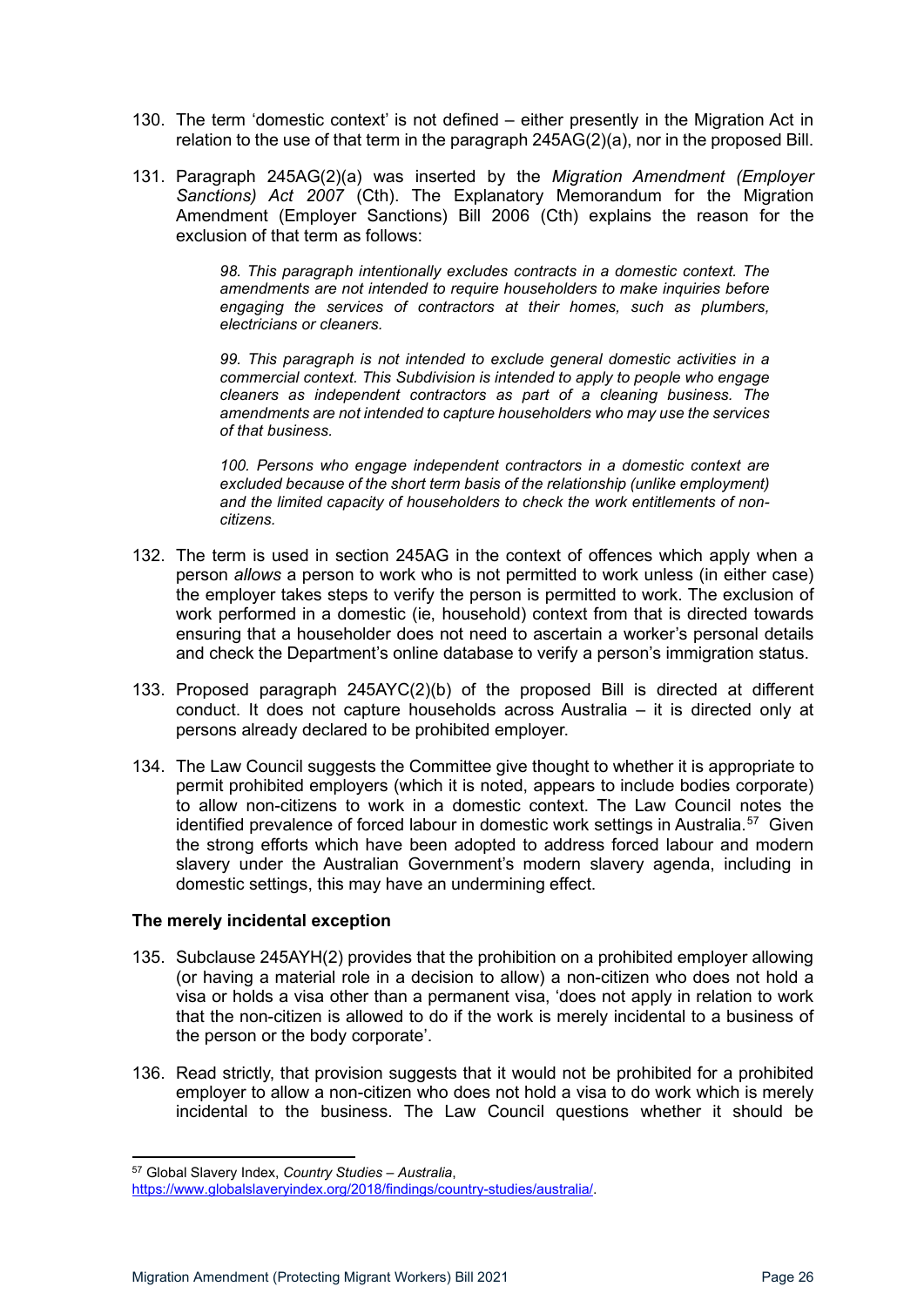permissible for a prohibited employer to allow a non-citizen who does not hold a visa to do any work for the business, even if incidental to the business.

137. Arguably, this is inconsistent with section 245AB of the Migration Act which prohibits a person from allowing an unlawful non-citizen to work and is not subject to exception when that other work is 'merely incidental' to the person's business.

#### <span id="page-26-0"></span>**Comment about both exceptions**

138. The Law Council acknowledges that the issues raised in relation to both exceptions – to provide that a prohibited employer must not engage a non-citizen in a domestic context or a non-citizen who does not have a visa to perform work which is 'merely incidental' to their business – would place a burden on prohibited employers to make enquiries of a potential worker's visa status to do work which is not related to the prohibited employer's business. This may be onerous. However, the issue is raised for consideration by the Committee.

#### **Recommendation**

- **The Law Council recommends that consideration be given to amend the Bill to provide that a prohibited employer should be not permitted to:**
	- **engage a non-citizen in a domestic context;**
	- **allow a non-citizen who does not have a visa to perform work which is 'merely incidental' to their business.**

#### <span id="page-26-1"></span>**Consideration should be given to the impact on workers**

- 139. The Law Council suggests consideration be given to the flow-on impact of a person being declared a prohibited employer to the employer's business and its workers and how any detrimental impact may be mitigated.
- 140. In relation to the general workforce, if there is a need to employ further workers to meet the needs of the business, the inability to do this in circumstances where the available workforce consists of mainly migrant workers will likely impact the existing workers if the employer is unable to maintain their business.
- 141. There may also be detrimental impacts on individual workers.
- 142. For example, a person declared a 'prohibited employer' who is hiring Temporary Skills Shortage (subclass 482) or Temporary Work (subclass 457) visa holders may be unable to sponsor new applicants through the Employer Nomination Scheme in due course, either because of a ban period or because the fact of being declared a 'prohibited employer' with civil penalty provisions attached is found to be 'adverse information' that is not reasonable to disregard under regulation 5.19 of the Migration Regulations 1994 (Cth) (**Migration Regulations**).
- 143. This may result in employees being even less likely than now to come forward to report underpayment or exploitation when on a temporary residence transition pathway under the Employer Nomination Scheme. This is because if they do, it may make it more difficult to be able to access permanent residence via that employer and may struggle to even qualify for a further onshore temporary visa. Further, for some workers, for example when they are too close to the age limit, it may be difficult for them start afresh with another employer. This would create tangible and unfair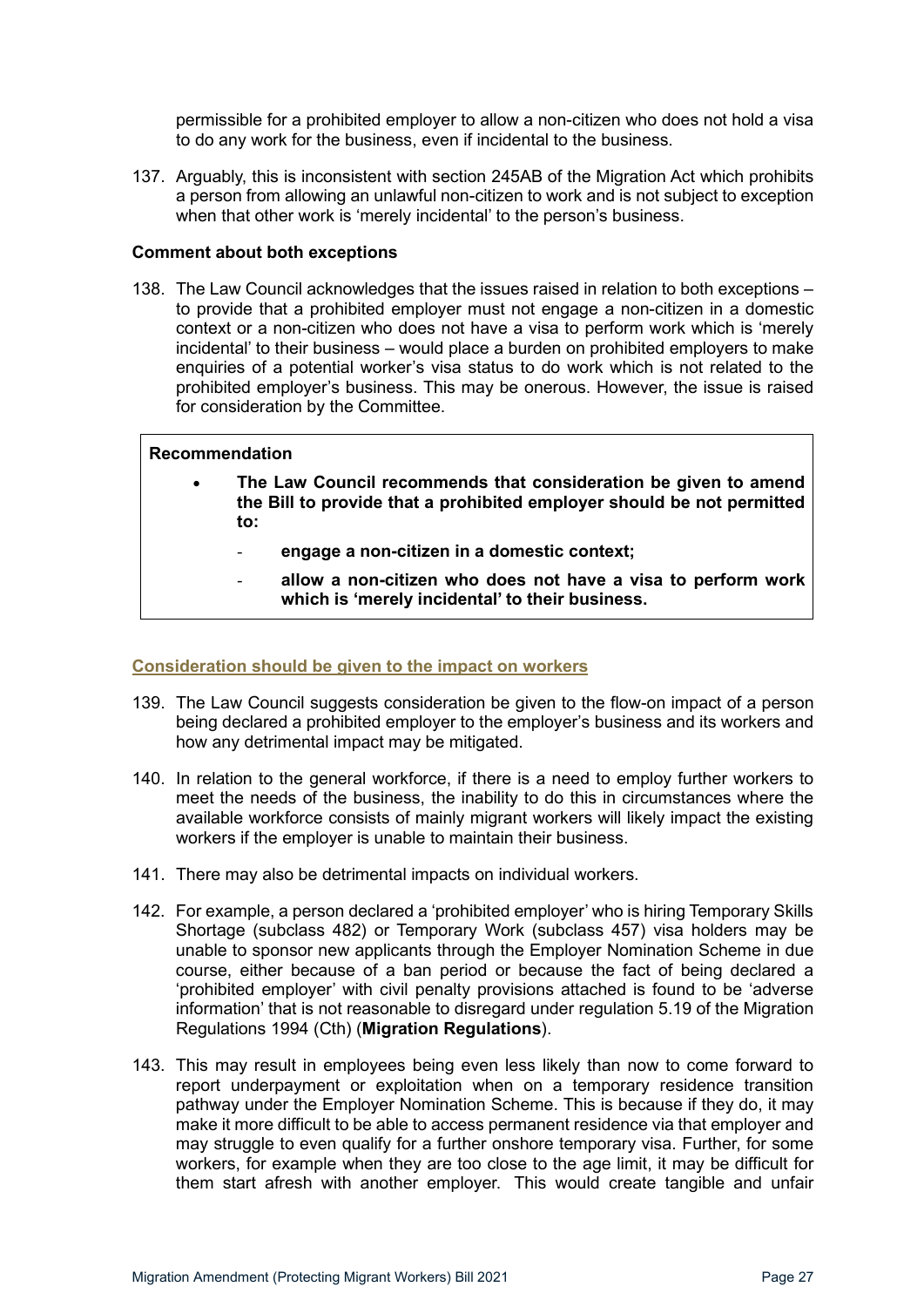outcomes for visa holders who lose their access to permanent residence through the fault of their employer.

- 144. Take, for example, a visa holder who works for four years on a subclass 457 visa for a sponsor who is then sanctioned for not keeping records, for failing to employ the person in the nominated occupation and for underpaying the person in respect of the nominated salary and is declared a prohibited employer, and for whom as a result is unable to be kept on by the employer.
- 145. That person:
	- a. Has arguably breached visa condition 8107(a) because they have ceased to be employed by the employer in relation to which the visa was granted and may have an issue demonstrating that they substantially complied with the visa conditions of their subclass 457 visa in a subsequent temporary visa application;
	- b. has lost their pathway to permanent residence via the Temporary Residence Transition and Employer Nomination Scheme;
	- c. has no immediate option to remain in Australia unless the person can immediately find a new employer willing to sponsor him or her;
	- d. may be unable to obtain a skills assessment in their chosen occupation or demonstrate that he has any work experience in the nominated occupation given the adverse findings of the Department and thus be unable to qualify for a subclass 482 visa.
- 146. Unless proper consideration is given to how to overcome the reticence of that person to come forward to cooperate with the authorities, through considered changes to the Migration Regulations, the above detriments may result in the person not reporting that misconduct.
- 147. To address this issue, the Law Council suggests that consideration be given to introducing a new visa type to support migrants to leave exploitative situations quickly and remain in Australia on a skilled visa. The Migrant Exploitation Protection visa introduced in New Zealand from 1 July 2021<sup>[58](#page-27-0)</sup> may provide a model on which a new Australian visa could be based.
- 148. A person is eligible for a New Zealand Migrant Exploitation Protection visa if, relevantly, they hold a work visa that specifies their employer as a condition of their visa<sup>[59](#page-27-1)</sup> and they lodge an application for the visa within one month<sup>[60](#page-27-2)</sup> of making a report of exploitation to the Ministry of Business, Innovation and Employment, which has assessed the report is credible that workplace exploitation may have occurred.<sup>[61](#page-27-3)</sup>
- 149. A New Zealand Migrant Exploitation Protection visa will be granted for the shorter of six months of the duration remaining on the applicant's current work visa,  $62$  and will allow a person to be employed by any New Zealand employer.  $63$

<span id="page-27-0"></span><sup>58</sup> New Zealand Ministry of Business, Innovation and Employment, 'Addressing temporary migrant worker exploitation' (webpage), https://www.mbie.govt.nz/immigration-and-tourism/immigration/temporary-migrant-<br>worker-exploitation-review/, accessed on 25 January 2022.

<span id="page-27-2"></span><span id="page-27-1"></span> $\frac{59}{69}$  New Zealand Immigration Instructions, subparagraph WI20.5(a)(ii).<br><sup>60</sup> Ibid, subparagraph WI20.15(a)(iii).

 $61$  Ibid, subparagraph WI20.15(a)(ii).

<span id="page-27-3"></span> $62$  Ibid, paragraph WI20.20(a).

<span id="page-27-5"></span><span id="page-27-4"></span> $63$  Ibid, paragraph WI20.20(b).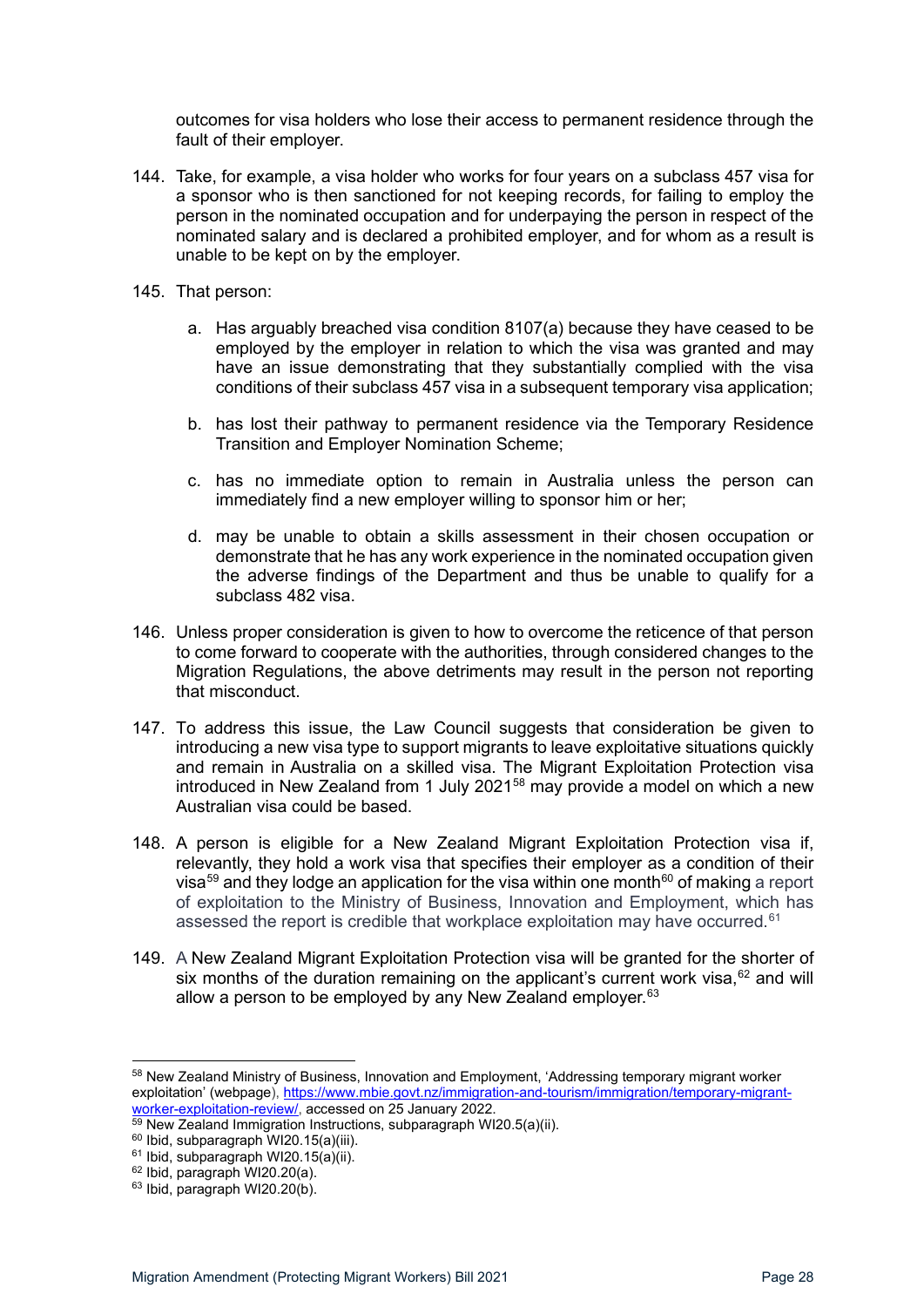150. A visa akin to the New Zealand Migrant Exploitation Protection visa may directly address the issue of migrants being reluctant to come forward to report employer misconduct out of a concern that the report will adversely affect their visa status.

#### **Recommendation**

- **The Law Council recommends consideration be given to:**
	- **introducing a new migrant exploitation visa, similar to the New Zealand Migrant Exploitation Protection visa, to support migrants to leave exploitative situations quickly and remain in Australia on a skilled visa; and**
	- any necessary amendments to the Migration Regulations and **under policy to mitigate any detrimental effects of a prohibited employer declaration on migrant workers.**

# <span id="page-28-0"></span>VEVO provisions

### <span id="page-28-1"></span>**Content**

#### <span id="page-28-2"></span>**Adjustment to existing defences**

- 151. The Bill will adjust the existing defences to the offence and civil penalty provisions relating to a person who refers or allows a person to work unlawfully, which apply when a person has made enquiries about a person's visa status.
- 152. Specifically, the current prohibitions on a person allowing or referring an unlawful noncitizen to work, or allowing or referring a non-citizen to work in breach of work-related condition do not apply if the person: $64$

takes reasonable steps at reasonable times to verify that the worker is [not an unlawful *non-citizen/ not in breach of the work-related condition solely because of doing the work], including (but not limited to) either of the following steps:*

- *(a) using a computer system prescribed by the regulations to verify that matter;*
- *(b) doing any one or more things prescribed by the regulations.*
- 153. For paragraph (a), the 'computer system operated by the Department, and known as "Visa Entitlement Verification Online", or 'VEVO" is prescribed.<sup>[65](#page-28-4)</sup>
- 154. For paragraph (b), both 'entry into a contract under which a party to the contract … [verifies] that a person has the required permission to work in Australia' or inspection of certain documents are prescribed.<sup>[66](#page-28-5)</sup>
- 155. That provision will be repealed and replaced with a provision which will provide those offences will not apply if the person:

<span id="page-28-3"></span><sup>64</sup> Subsections 245AB(2), 245AC(2), 245AE, and 245AEA(2) of the Migration Act.

 $65$  Regs 5.19G(1), 5.19H(1), 5.19J(1), 5.19K(1) of the Migration Regulations.

<span id="page-28-5"></span><span id="page-28-4"></span><sup>66</sup> Ibid, regs 5.19G(2), 5.19H(2), 5.19J(2), and 5.19K(2).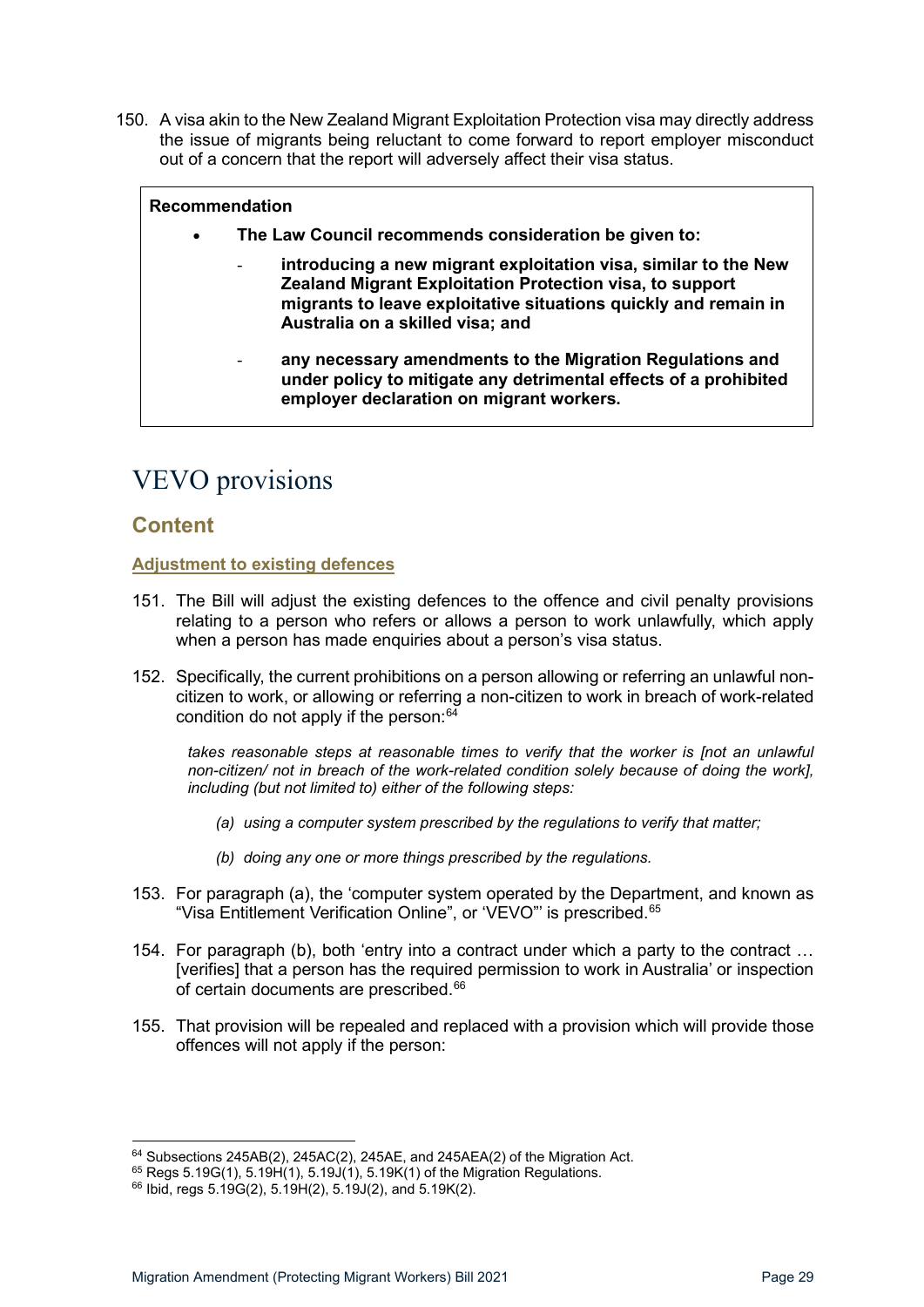*is, and continues to be, reasonably satisfied that the worker is [not an unlawful non-citizen/ not in breach of the work-related condition solely because of doing the work] on the basis of information obtained:* 

- *(a) by logging into and using the prescribed computer system to source the information; or*
- *(b) unless the first person is a required system user—under an arrangement by which another person logs into and uses the prescribed computer system to source the information; or*
- *(c) by doing any one or more of the things prescribed by the regulations.*
- 156. The only change made by that amendment is to permit an arrangement to be made to enable a third person to check the prescribed computer system unless they are a required system user. A person is a required system user if, either:
	- they ceased to be a prohibited employer within the previous 12 months;
	- they are in a class of people determined in a legislative instrument by the Minister because the Minister is satisfied it is 'reasonably necessary to enhance the use of the prescribed computer system';
	- they are declared by the Minister to be such a user because the Minister is satisfied that making the declaration is 'reasonably necessary to help ensure that the person uses only information sourced from the prescribed computer system'.
- 157. According to the Explanatory Memorandum:
	- the determination by class is expected to be made 'in circumstances where the Department or the ABF [Australian Border Force] identify systemic issues or trends of concern in a particular industry in relation to allowing or referring noncitizens for work without the *required permission*', such that it is a 'necessary and proportionate response to require members of the industry to use the prescribed system directly', rather than rely on third parties;<sup>[67](#page-29-2)</sup>
	- the declaration in relation to a particular person may be made, for example, when 'particular person has a history of non-compliance with the requirements'.<sup>[68](#page-29-3)</sup>

#### <span id="page-29-0"></span>**New civil penalty provisions**

158. In addition, the Bill will provide for civil penalties for prohibited conduct in which a person allows or refers a non-citizen for work without determining whether the noncitizen has the *required permission to work* by using information from a prescribed computer system.

#### <span id="page-29-1"></span>**Alternative means to obtain information**

159. In addition, the Bill will empower regulations to prescribe ways in which information may be obtained if information cannot be sourced for the purposes of any of these civil penalty provisions by logging into and using the prescribed computer system, due to circumstances beyond the reasonable control of the person seeking to log into and use the system.<sup>[69](#page-29-4)</sup>

<span id="page-29-2"></span> $67$  Explanatory Memorandum, [304].<br> $68$  Ibid, [307].<br> $69$  Clause 245APA.

<span id="page-29-4"></span><span id="page-29-3"></span>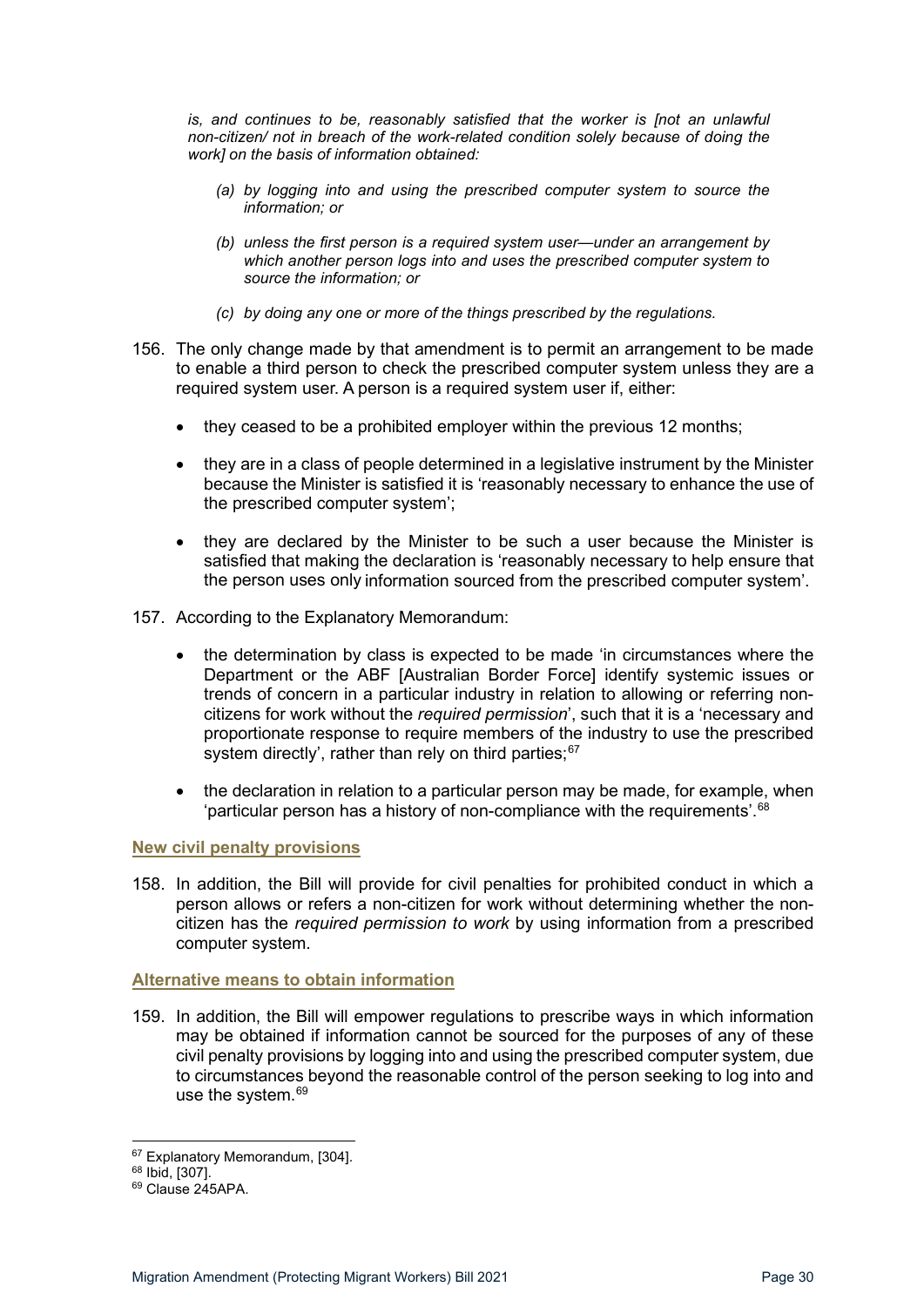## <span id="page-30-0"></span>**Headline comments**

- 160. The Law Council generally supports the establishment of civil penalty provisions to require a person to use the VEVO system to determine whether a non-citizen is lawful and has the necessary permission to work.
- 161. The Law Council supports the amendment made to the Exposure Draft to re-instate what is now paragraph (c) of subclauses 245AB(2), 245AC(2), 245AE(2) and 245AEA(2), which appears to have taken into account the points made in Law Council submission to the Department that VEVO does not provide the information required by these provisions in all circumstances.<sup>[70](#page-30-1)</sup>
- 162. The Law Council considers that the current flexibility in reg 5.19G of the Migration Regulations (the regulations prescribed under the present clauses) should be able to be relied on, but consideration be given to explicitly including some flexibility to obtain the information from other sources. There are many people in the community who do not have a birth certificate or an Australian Passport (including Aboriginal and Torres Strait Islander People with unregistered births) and who will therefore be unable to produce the documents listed.
- 163. The new regulations for the provisions in Part 3 of the Bill should provide for a way an employer can comply with the legislation in circumstances where the prospective worker does not have these relevant identity documents – the Law Council suggests these regulations be subject to public consultation.
- 164. In addition, the Law Council makes the following comments about the proposed amendments to the defences to the existing offences.
- 165. Firstly, the Law Council recommends modification to proposed subsections 245AB(2) and 245AC(2) to remove obligation for approved sponsors to undertake *ongoing* VEVO system checks for sponsored employees, such as Subclass 482 or 457 visa holders, because they are already sponsored by the employer. There is no reasonable prospect of a such an employee becoming an unlawful non-citizen while that sponsorship is on foot.
- 166. Secondly, the Law Council recommends that an employer's obligation to check VEVO should be able to be satisfied if that check is undertaken on their behalf by a lawyer or registered migration agent. Proposed subclauses 245AB(2) and 245AC(2) enable the employer's obligation to check VEVO to be satisfied 'unless the first person [the employer] is a required system user—under an arrangement by which another person logs into and uses the prescribed computer system to source the information'. It is not clear whether such 'an arrangement' would cover a lawyer-client relationship. Further, even if it did, it is not clear why a lawyer could not perform this task for an employer who is a 'required system user', which includes persons who have been a prohibited employer in the last 12 months.
- 167. Thirdly, currently (and appropriately) a person is unable to use VEVO to make an inquiry about a person without that person's permission.<sup>[71](#page-30-2)</sup> It is not clear on the face of the legislation how such a such a situation would apply in relation to the requirements that VEVO be used to check a person's migration status. This may be

<span id="page-30-1"></span><sup>&</sup>lt;sup>70</sup> Law Council of Australia, 'Exposure Draft Migration Amendment (Protecting Migrant Workers) Bill 2021',<br><link>, 24 August 2021, [139]-[141].

<span id="page-30-2"></span><sup>&</sup>lt;sup>71</sup> See cl 2c of 'User Access', Terms and Conditions of VEVO Use By Organisations - Inquiry Stage, < [https://immi.homeaffairs.gov.au/help-text/migration/Pages/terms-conditions/vevo-3rd-party-logon-tc.aspx,](https://immi.homeaffairs.gov.au/help-text/migration/Pages/terms-conditions/vevo-3rd-party-logon-tc.aspx) accessed 19 August 2021.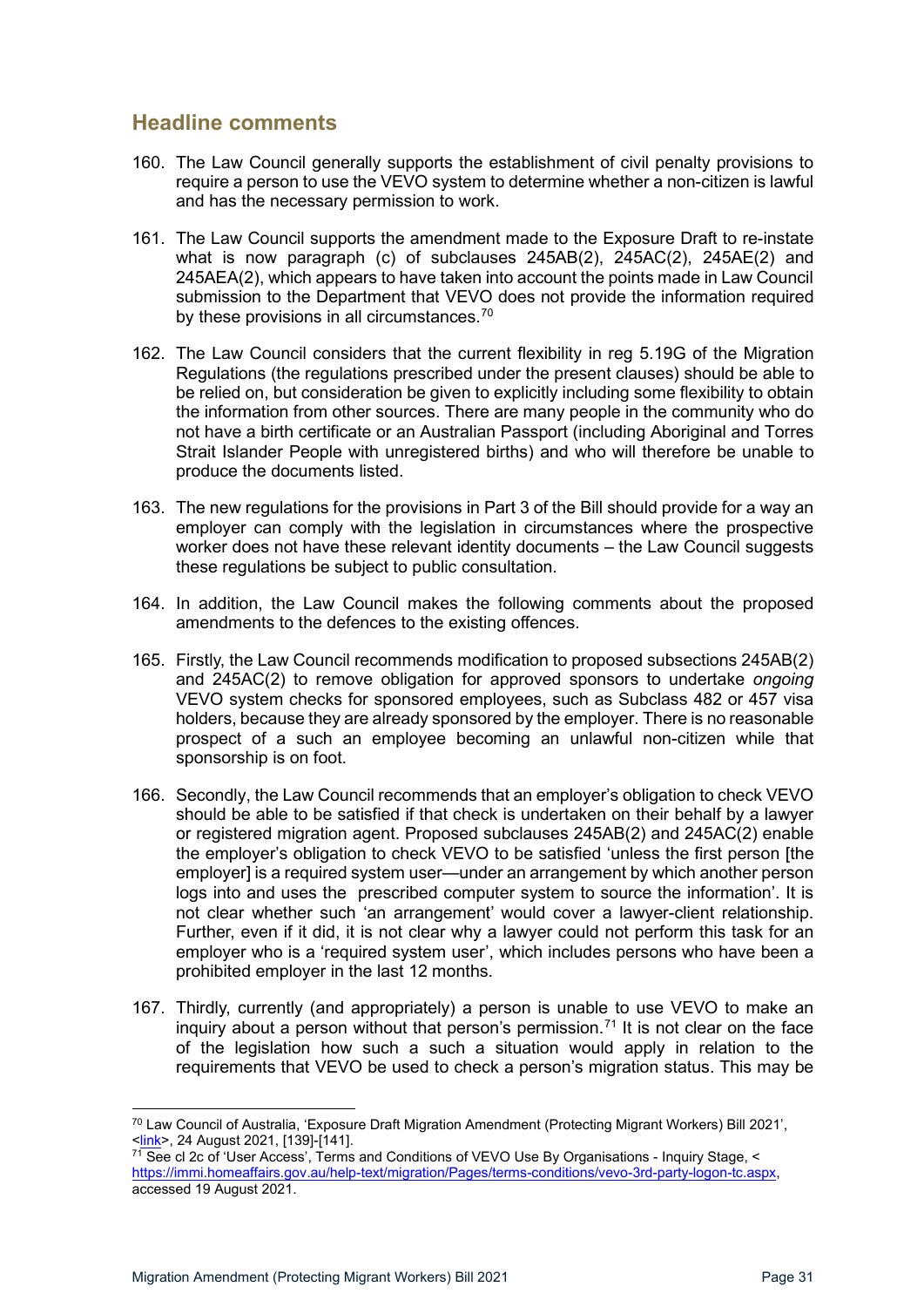a matter which the Department considers proposing being included in regulations made under clause 245APA.

- 168. Fourthly, the Committee may wish to seek clarity from the Department as to how these provisions will be enforced and in particular, whether any updates to information about the use of site visit data need be made. Currently, the Terms and Conditions of VEVO Use By Organisations - Inquiry Stage states, under the heading 'Site visa data', that:
	- *2. When visiting the Website, a record of your visit will be logged. Information is recorded for statistical purposes and is used by the Commonwealth to monitor the use of the Website, discover what information is most and least used and to make the Website more useful where possible.*
		- *…*
	- *4. This information may be used in the event of an investigation into apparent improper use of the Commonwealth's VEVO facility, or where a law enforcement agency exercises a warrant to inspect the Internet Service Provider's logs.*

169. This information does not currently cover compliance and enforcement purposes.

#### **Recommendation**

• **The Law Council suggests consideration be given to amending Part 3 of Schedule 1 to the Bill to address the several matters identified above.**

# <span id="page-31-0"></span>Introduction of enforceable undertakings and compliance notices

### <span id="page-31-1"></span>**Content**

#### <span id="page-31-2"></span>**Enforceable undertakings**

- 170. Part 5 of Schedule 1 to the Bill provides that work-related offences and work-related provisions are enforceable by way of enforceable undertakings under the powers in Part 6 of the *Regulatory Powers (Standard Provisions) Act 2014* (Cth) (**RPA**).
- 171. Under Part 6 of the RPA, an authorised person may accept undertakings by a person that the person will, in order to comply with one of those provisions or to ensure the person does not contravene such a provision in the future, take specified actions or refrain from taking specified actions.<sup>[72](#page-31-4)</sup> These undertakings are enforceable by court order<sup>[73](#page-31-5)</sup>

#### <span id="page-31-3"></span>**Compliance notices**

172. Part 6 of Schedule 1 to the Bill provides that an authorised officer may give a person a notice specifying action that the person must take, or must refrain from taking, to address conduct which constitutes or would constitute a work-related offence; or a

<span id="page-31-4"></span><sup>72</sup> Section 114 of the RPA.

<span id="page-31-5"></span><sup>73</sup> Ibid, section 115.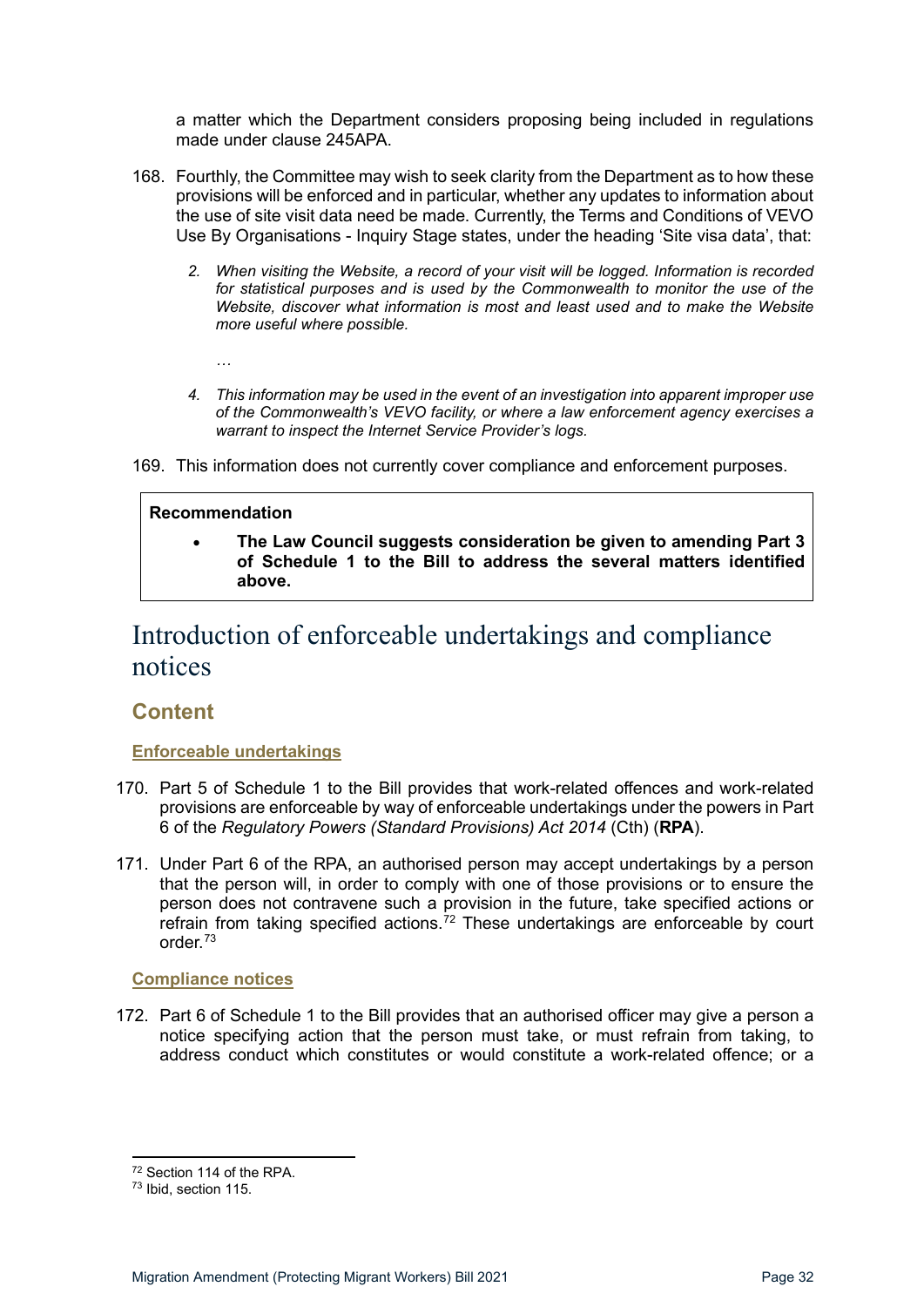contravention of a work-related provision.<sup>[74](#page-32-3)</sup> Failure to comply with a compliance notice is a civil penalty provision.[75](#page-32-4)

### <span id="page-32-0"></span>**Comment**

#### <span id="page-32-1"></span>**Headline view**

- 173. The Law Council approves of the use of these flexible compliance tools to be used in low level offending, as a means to give effect to compliant conduct as well as to simply punish.
- 174. The Law Council notes that the Taskforce Report recommended the introduction of enforceable undertakings into Fair Work Act and welcomes the Department taking the proactive approach of also applying them to its work-related regulatory scheme in the **Migration Act.**
- 175. In addition to the examples set out in the Explanatory Memorandum,<sup>[76](#page-32-5)</sup> the Law Council considers enforceable undertakings and compliance notices may be useful in circumstances where a natural person is a prohibited employer working, for example, in a business involved in the employment chain. The Bill requires that person not to have a 'material role in a decision made by a body corporate to allow a non-citizen to begin work'[77](#page-32-6) – an enforceable undertaking about how the person will be able to manage their work to avoid falling foul of that requirement, or a compliance notice to direct a person to take action to avoid having such a material role, may assist to ensure compliance with what may otherwise be a difficult provision to enforce.

#### <span id="page-32-2"></span>**Retrospective operation**

- 176. Item 40 of Schedule 1 provides that the compliance notice scheme introduced by Part 6 will apply in relation to conduct (including an omission) occurring before, on or after the commencement of that Schedule.
- 177. By way of explanation for this scheme applying to conduct occurring before the commencement of Schedule 1, the Explanatory Memorandum states:

*497. The introduction of compliance notices as an additional compliance tool to deal with conduct constituting a work-related offence or a contravention of a workrelated provision is intended to provide an alternative to court proceedings, in an effort to encourage greater compliance by employers. Aside from the new workrelated offences and civil penalty provisions introduced in this Bill, the workrelated offences and work-related provisions in Subdivision C of Division 12 of Part 2 of the Migration Act are long-standing, well-established provisions.* 

*498. There is limited excuse for employers, labour hire intermediaries and other parties involved in the employment of non-citizens to be unaware of these existing provisions. The establishment of the Migrant Workers' Taskforce was preceded by a significant number of high-profile cases revealing exploitation of migrant workers to a concerning level. These cases were highlighted by government investigations, public inquiries and media reports. Among other things, these cases exposed unacceptable gaps in Australia's legal system designed to treat all workers equally, regardless of their visa status.* 

<span id="page-32-3"></span> $74$  Subclauses 245ALB(1) and (2).<br> $75$  Subclause 245ALB(5).

<span id="page-32-4"></span>

<span id="page-32-5"></span> $76$  [441] (enforceable undertakings) and [472] (compliance notices).

<span id="page-32-6"></span><sup>77</sup> Subparagraph 245AHY(1)(b)(ii).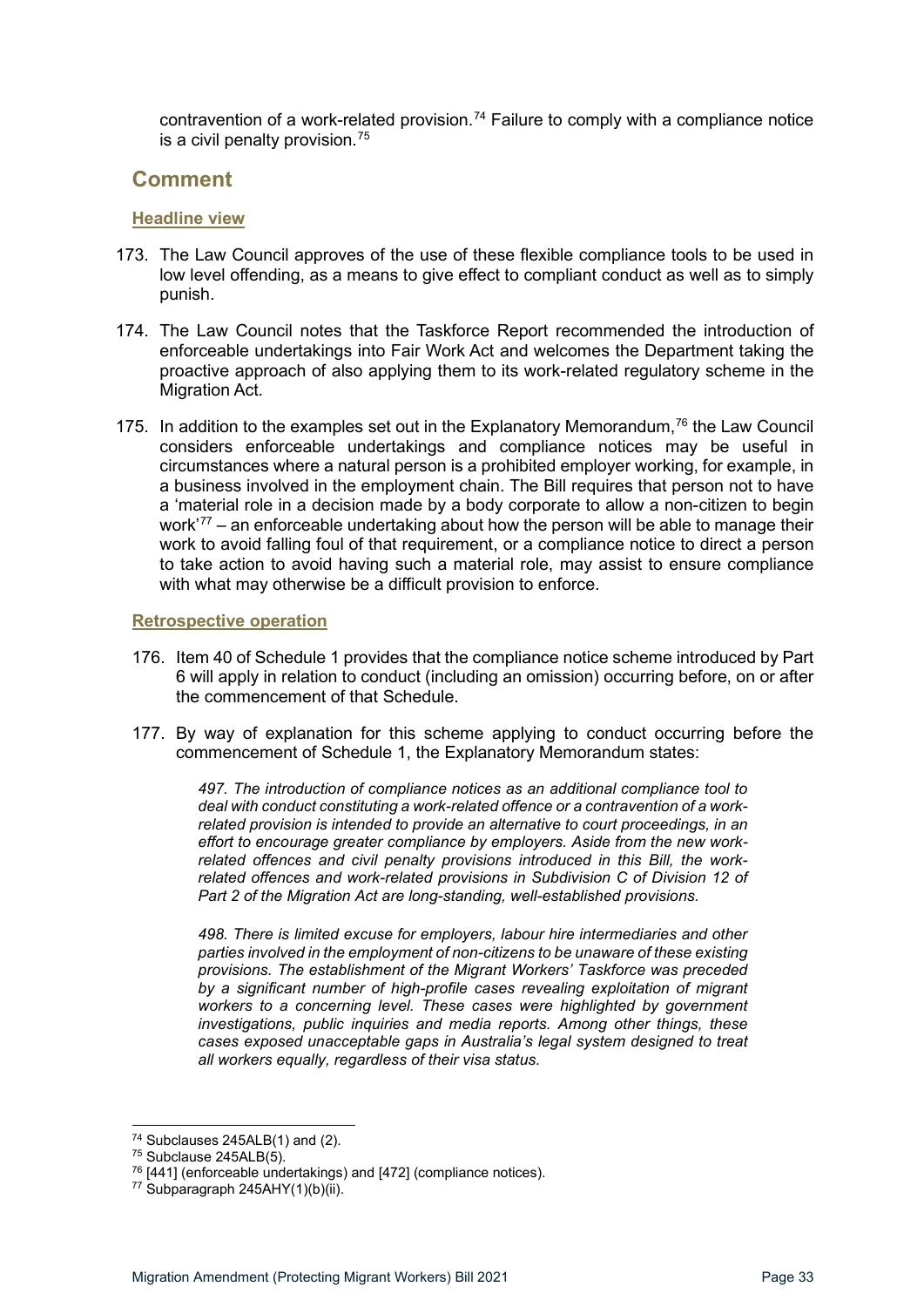*499. The Taskforce was set the specific task to identify proposals for improvements in law, law enforcement and investigation, and other practical measures to more quickly identify and rectify cases of migrant worker exploitation.* 

*500. The introduction of compliance notices as an additional legislative tool under the Migration Act, to deal with non-compliance with work-related provisions under the Migration Act, is consistent with this approach. Compliance notices provide a legislative basis and framework for the ABF to promote compliance by employers, labour hire intermediaries and other persons with the work-related provisions of the Migration Act.* 

*501. The application of the amendments to the Migration Act by this Part to conduct (including an omission) occurring before, on or after the commencement of the Schedule ensures that the ABF has the necessary tools to deal effectively with existing, and in some cases intractable, non-compliance with provisions of the Migration Act that are intended to protect migrant workers, as well as Australia's reputation as a destination of choice.* 

- 178. As previously stated, the Law Council's view is that laws imposing additional obligations and consequences should be prospective unless appropriately justified.
- 179. In this case, it is noted that the retrospective application of this scheme would have the advantage that conduct in breach of existing offences and civil penalties are dealt with in a manner that is less onerous than through the use of other compliance management tools.
- 180. However, it appears both from item 40 and the description in the Explanatory Memorandum that the compliance notice scheme will capture new offences introduced by the Bill in relation to conduct which occurred before the commencement of the Bill. The Explanatory Memorandum does not appear to provide sufficient explanation for a retrospective approach in those circumstances, and the Law Council suggests an amendment to item 40 to provide that it does not apply to conduct occurring before the commencement of the new offences and civil penalty provisions.

#### **Recommendation**

• **The Law Council recommends that the Department provide a more detailed justification for making Part 6 retrospective in relation to the new offences and civil penalty provisions. If the approach is not expected to operate beneficially, the Part should not operate retrospectively**.

# <span id="page-33-0"></span>Practical matters

## <span id="page-33-1"></span>**Increased enforcement efforts are required**

181. The Law Council has received feedback from practitioners and its constituent bodies that while additional offences and increased penalties are important, increased investment and appetite for meaningful enforcement action in relation to the laws which already exist is required to achieve the public policy goals of reducing exploitation and abuse of temporary visa holders.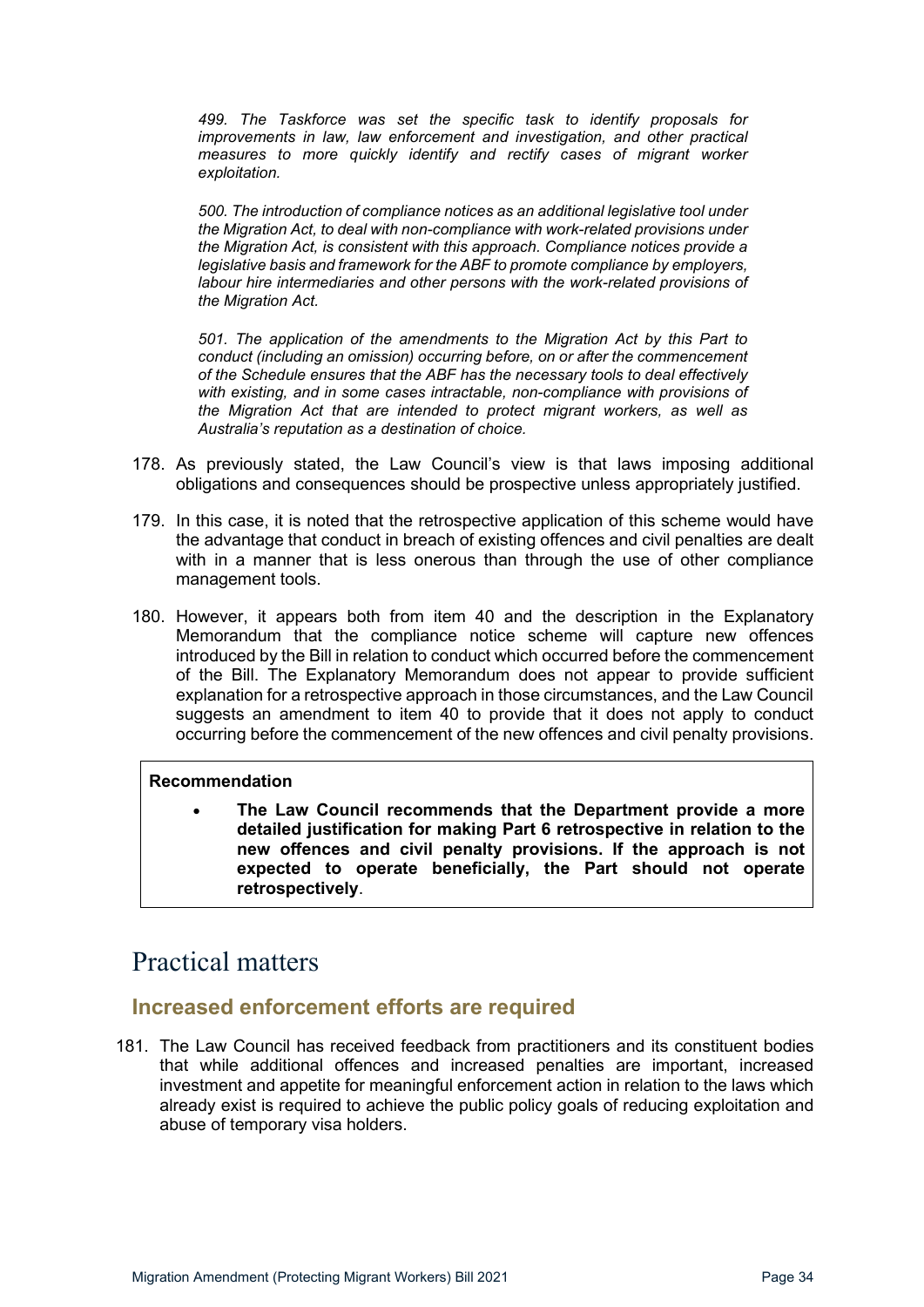- 182. The feedback is that existing offences directed at protecting migrant workers are not being enforced, and the new offences will have much greater impact if enforcement efforts are increased.
- 183. Information provided by the Department under the *Freedom of Information Act 1982*   $(Cth)<sup>78</sup>$  $(Cth)<sup>78</sup>$  $(Cth)<sup>78</sup>$  suggests that there were three investigations conducted in relation to the offence and civil penalty provisions in relation to work by non-citizens and sponsored visas in Subdivisions C and D of Part 12 of the of the Migration Act in 2019-2020 and 2020- 2021: two were terminated and one resulted in an infringement notice.
- 184. Anecdotally, the Law Council is not aware of any criminal proceedings commenced by the Department in relation to the existing offences. The Law Council understands that the most likely outcome for an initial contravention is an 'Illegal Worker Warning Notice' (**IWWN**) as the Department generally prefers to educate, rather than sanction, first-time offenders. It understands that an Infringement Notice will be issued if further breaches occur, the amount of which depends on the severity of the breach and the organisation's history of engaging workers who do not hold a visa.
- 185. The Law Council understands that issuing of any of the above penalties (including an IWWN) usually leads to delays in visa processing and a request for further information issued seeking a response to why adverse information against the company is reasonable to disregard and should not prevent the grant of such visas.

• **The Law Council recommends that the Australian Government and relevant agencies, including the Department, increase investment in compliance and enforcement activities to ensure that the new and existing offences and civil penalties provide meaningful protection to migration workers.**

## <span id="page-34-0"></span>**Greater support and resources for complainants**

- 186. The Law Council has received feedback from several practitioners that further measures are required to encourage or facilitate visa holders coming forward to report exploitation before a person's visa is cancelled for a breach of work conditions, as to do so may cause immediate detriment to their visa status. As discussed, this may be exacerbated by the introduction of the prohibited employer scheme.
- 187. Further, practical suggestions to encourage complaints include making it easier and more cost effective for someone to pursue a claim for unpaid wages in the Federal Circuit and Family Court of Australia and funding for the legal assistance sector so that workers can be educated and empowered to pursue these rights. As claims are difficult to pursue, and take a long time to be determined, and a migrant worker is at risk of having to leave the country (or choose to do so) before their claim is determined.
- 188. The Law Council understands that the Federal Circuit and Family Court of Australia is currently largely reliant on the services of volunteer mediators in assisting to resolve small wage claims in the court. It has been reported to the Law Council that employees often have difficulty in accessing court forms and there is often considerable delay in the Court's ability to deal with matters.

<span id="page-34-1"></span><sup>78</sup> Freedom of Information Request FA 21/07/00914.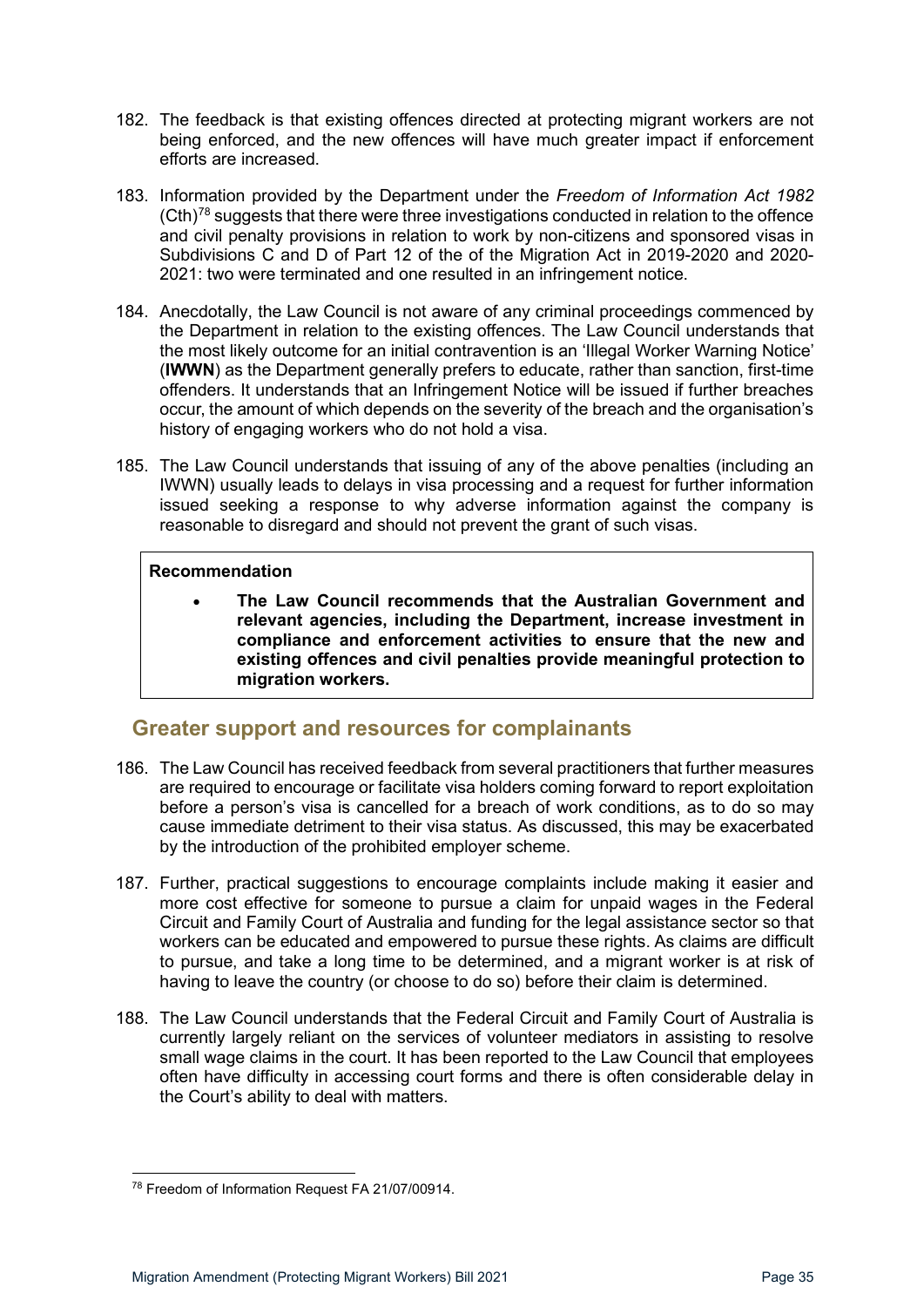- 189. This issue was discussed at length in the Taskforce Report, with a recommendation that the Australian Government commission a review of the Fair Work Act to examine how it can become a more effective avenue for wage redress for migrant workers.<sup>79</sup>
- 190. The Law Council supported<sup>[80](#page-35-1)</sup> the amendments to the Fair Work Act which were initially to be made by Schedule 5 to the Fair Work Amendment (Supporting Australia's Jobs and Economic Recovery) Bill 2020 to permit referral of a small claim before a Court to the Fair Work Commission for conciliation, and, where the parties agree, arbitration.
- 191. Those amendments were not included in the *Fair Work Amendment (Supporting Australia's Jobs and Economic Recovery) Act 2021* (Cth) and there is still not a referral power of that kind in the Fair Work Act. The Law Council maintains the position that a referral power of that kind would assist migrant workers in the resolution of their wage claims.
- 192. The Law Council submission to the Senate Standing Committees on Education and Employment in respect of that Bill also noted that the capacity of the Fair Work Commission to resolve claims would be further enhanced if the Fair Work Commission could not only conciliate but also arbitrate such claims (other than with the permission of the parties).<sup>[81](#page-35-2)</sup>
- 193. The submission noted that recalcitrant employers who are refusing to pay wages due are unlikely to be affected by a system that obligates them to attend a conciliation but does not contain the power to require them to pay.
- 194. Where the Fair Work Commission has a power to arbitrate, the very existence of that power is more likely to lead to agreed outcomes in conciliation. That is for two reasons. First, a party knows there is no point maintaining an unreasonable position. Second, the parties know that if they do not reach agreement there is the potential for an outcome to be forced upon them which they may find less attractive.
- 195. The Law Council understands this is largely a matter for the FWO. However, the Law Council suggests consideration be given to addressing these kinds of issues in the Assurance Protocol between the FWO and the Department.
- 196. Recommendation 21 of the Taskforce Report, which was published in March 2019, recommends that the FWO and the Department review, within 12 months, the effectiveness of the Assurance Protocol. The Context Paper published by the Department with its Exposure Draft of the Bill<sup>[82](#page-35-3)</sup> suggests that recommendation will be addressed separately. It is unclear whether the review has occurred or is ongoing.
- 197. The Law Council has received feedback that:
	- there is low public awareness of both the existence of the Assurance Protocol and the way in which it operates;

<span id="page-35-0"></span><sup>79</sup> Professor Allan Fels AO and Professor David Cousins AM, n 2, 93-97.

<span id="page-35-1"></span><sup>80</sup> Law Council of Australia, *Submission to the Senate Standing Committees on Education and Employment on the Fair Work Amendment (Supporting Australia's Jobs and Economic Recovery) Bill 2020*, 5 February 2021, [<https://www.lawcouncil.asn.au/publicassets/6e68dce7-5c6b-eb11-9439-005056be13b5/3955%20-](https://www.lawcouncil.asn.au/publicassets/6e68dce7-5c6b-eb11-9439-005056be13b5/3955%20-%20Fair%20Work%20Amendment%20Bill%202020.pdf)<br>%20Fair%20Work%20Amendment%20Bill%202020.pdf>, [103]-[107].

<span id="page-35-3"></span><span id="page-35-2"></span> $\frac{81}{100}$  Ibid.<br>
82 Department of Home Affairs, 'Migration Amendment (Protecting Migrant Workers) Bill 2021 – Exposure Draft – Context Paper', [<link>](https://www.homeaffairs.gov.au/reports-and-pubs/files/exposure-draft-bill/exposure-draft-migration-amendment-protecting-migrant-workers-bill-2021/migration-amendment-context-paper.pdf).